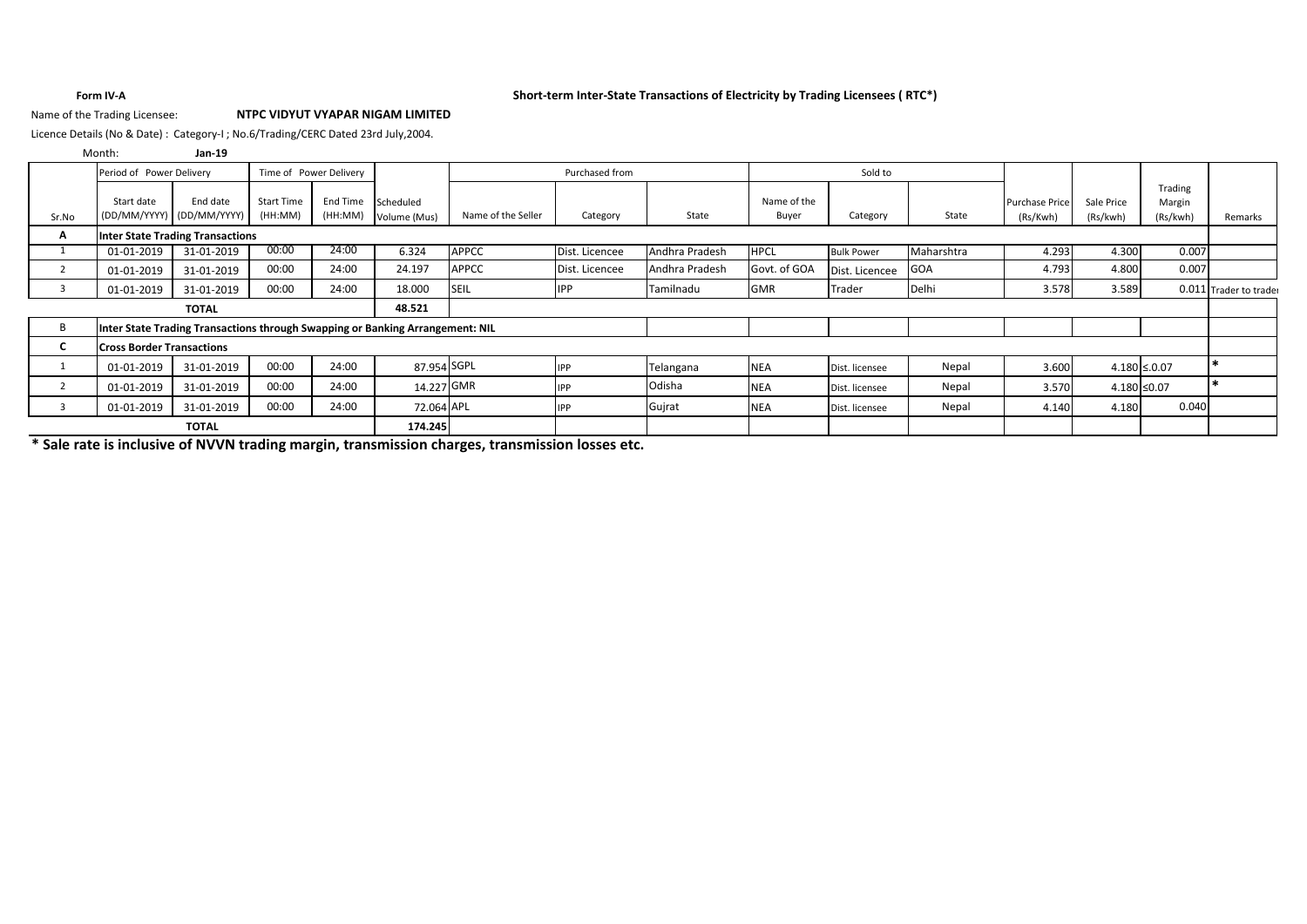## **Form IV-B Short-term Inter-State Transactions of Electricity by Trading Licensees ( Peak\*)**

### Name of the Trading Licensee: **NTPC VIDYUT VYAPAR NIGAM LIMITED**

Licence Details (No & Date) : Category-I ; No.6/Trading/CERC Dated 23rd July,2004.

### **Jan-19** Month:

|       | Period of Power Delivery                     |                          | Time of Power Delivery       |                     | Scheduled                                                                  | Purchased from |                        |       |                      | Sold to        |           | <b>Purchase Price</b> | Sale Price | Trading            |         |
|-------|----------------------------------------------|--------------------------|------------------------------|---------------------|----------------------------------------------------------------------------|----------------|------------------------|-------|----------------------|----------------|-----------|-----------------------|------------|--------------------|---------|
| Sr.No | Start date<br>(DD/MM/YYYY                    | End date<br>(DD/MM/YYYY) | <b>Start Time</b><br>(HH:MM) | End Time<br>(HH:MM) | Volume (Mus) Name of the                                                   | Seller         | Category               | State | Name of the<br>Buyer | Category       | State     | (Rs/Kwh)              | (Rs/kwh)   | Margin<br>(Rs/kwh) | Remarks |
| A     | <b>Inter State Trading Transactions: NIL</b> |                          |                              |                     |                                                                            |                |                        |       |                      |                |           |                       |            |                    |         |
|       |                                              |                          |                              |                     | Inter State Trading Transactions through Swapping or Banking Arrangement : |                |                        |       |                      |                |           |                       |            |                    |         |
|       | 01-01-2019 31-01-2019                        |                          | 18:00                        | 22:00               | 0.254                                                                      | <b>TSECL</b>   | Dist. Licencee Tripura |       | <b>MeECL</b>         | Dist. Licencee | Meghalaya |                       |            | 0.020              |         |
|       | <b>Cross Border Transactions</b>             |                          |                              | <b>NIL</b>          |                                                                            |                |                        |       |                      |                |           |                       |            |                    |         |

\* Peak = Peak Period (Evening Peak from 17:00hrs to 23:00hrs). Peak period may be revised by the commission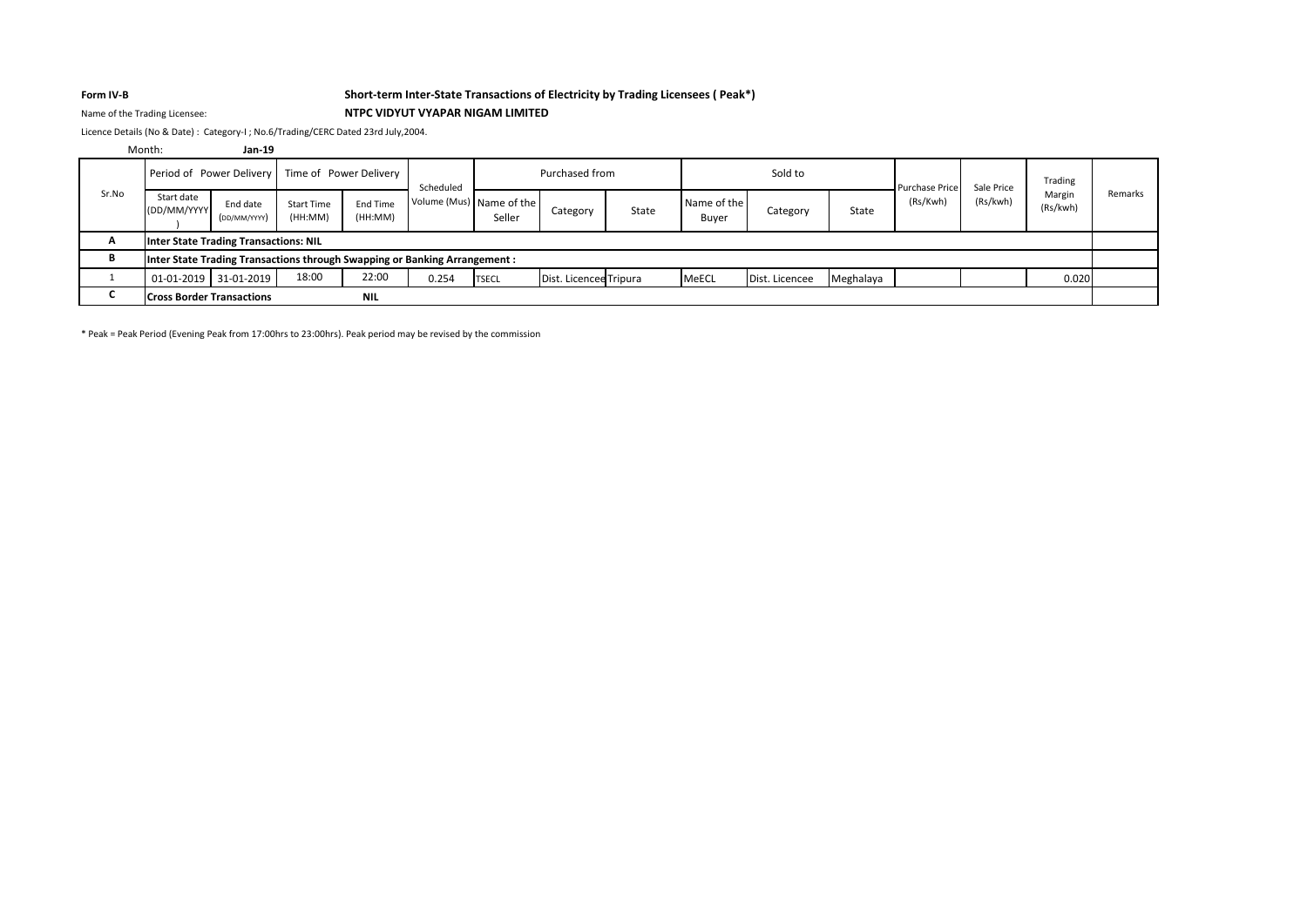### **Form IV-C Short-term Inter-State Transactions of Electricity by Trading Licensees ( Other than Peak & RTC)**

### Name of the Trading Licensee: **NTPC VIDYUT VYAPAR NIGAM LIMITED**

Licence Details (No & Date) : Category-I ; No.6/Trading/CERC Dated 23rd July,2004.

Month: **Jan-19**

|                |                                  | Period of Power Delivery                 | Time of Power Delivery |                            |                                                                           |                       | Purchased from |                             |                   | Sold to        |             |                            |                        | Trading            |         |
|----------------|----------------------------------|------------------------------------------|------------------------|----------------------------|---------------------------------------------------------------------------|-----------------------|----------------|-----------------------------|-------------------|----------------|-------------|----------------------------|------------------------|--------------------|---------|
| Sr.No          | Start date<br>(DD/MM/YYYY)       | End date<br>(DD/MM/YYYY) (HH:MM)         | <b>Start Time</b>      | <b>End Time</b><br>(HH:MM) | Scheduled Volume<br>(Mus)                                                 | Name of the<br>Seller | Category       | State                       | Name of the Buyer | Category       | State       | Purchase Price<br>(Rs/Kwh) | Sale Price<br>(Rs/kwh) | Margin<br>(Rs/kwh) | Remarks |
| A              |                                  | <b>Inter State Trading Transactions:</b> |                        |                            |                                                                           |                       |                |                             |                   |                |             |                            |                        |                    |         |
|                | 01-01-2019                       | 31-01-2019                               | 10:00                  | 18:00                      | 7.332                                                                     | <b>APPCC</b>          | Dist. Licencee | Andhra Pradesh Govt. of GOA |                   | Dist. Licencee | <b>GOA</b>  | 4.813                      | 4.820                  | 0.007              |         |
|                |                                  | Total                                    |                        |                            | 7.332                                                                     |                       |                |                             |                   |                |             |                            |                        |                    |         |
| В              |                                  |                                          |                        |                            | Inter State Trading Transactions through Swapping or Banking Arrangement: |                       |                |                             |                   |                |             |                            |                        |                    |         |
|                | 01-01-2019                       | 31-01-2019                               | 06:00                  | 12:00                      | 37.200                                                                    | WBSEDCL               | Dist. licensee | West Bengal                 | <b>CSPDCL</b>     | Dist. licensee | Chhatisgarh |                            |                        | 0.0200             |         |
| $\overline{2}$ | 01-01-2019                       | 31-01-2019                               | 06:00                  | 16:00                      | 53.750                                                                    | <b>WBSEDCL</b>        | Dist. licensee | <b>West Bengal</b>          | <b>CSPDCL</b>     | Dist. licensee | Chhatisgarh |                            |                        | 0.020              |         |
|                |                                  | Total                                    |                        |                            | 90.950                                                                    |                       |                |                             |                   |                |             |                            |                        |                    |         |
| C              | <b>Cross Border Transactions</b> |                                          | $\mathbf{r}$           | <b>NIL</b>                 |                                                                           |                       |                |                             |                   |                |             |                            |                        |                    |         |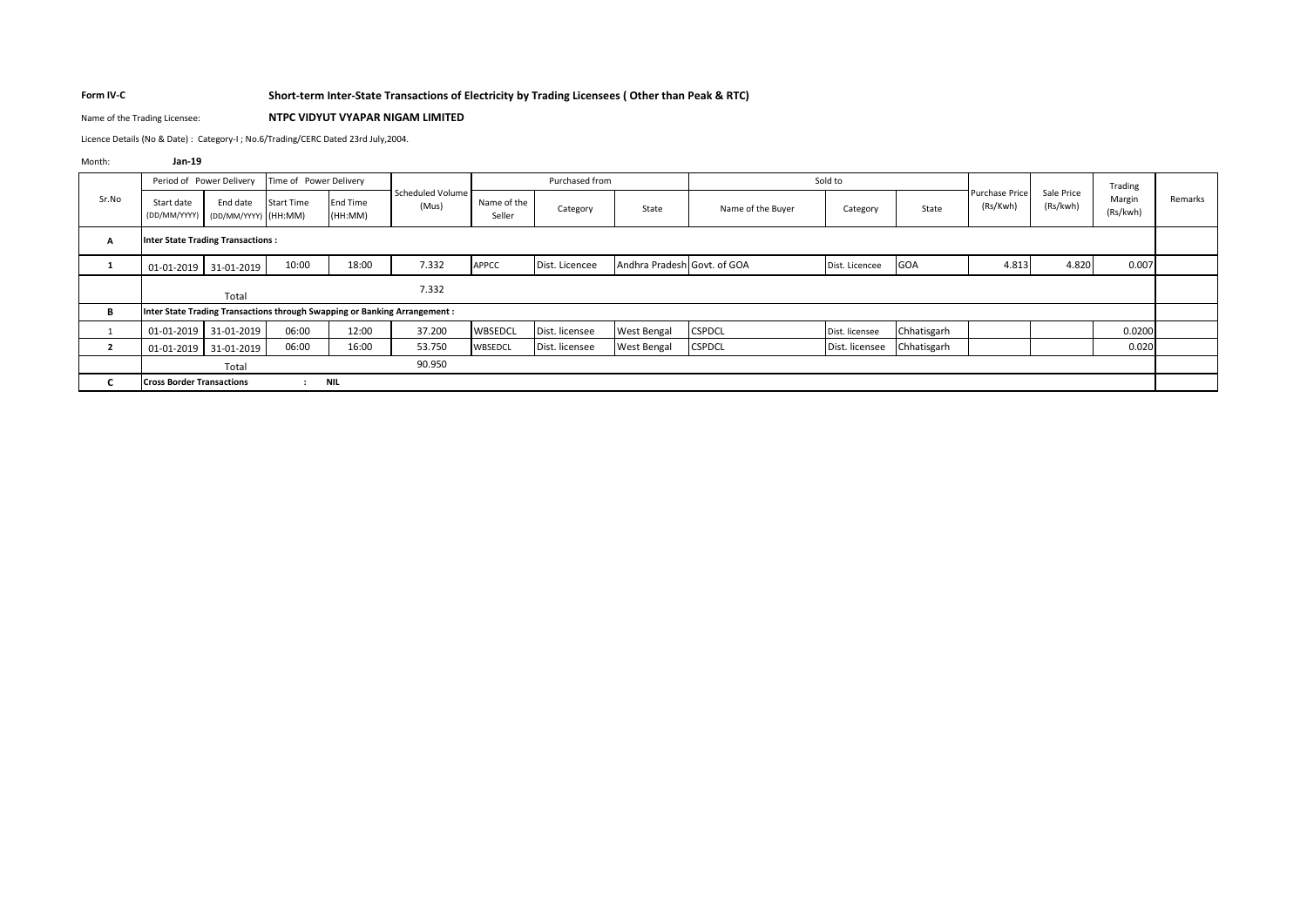## **Long-term Inter-State Transactions of Electricity by Trading Licensees (RTC)**

Name of Trader: NTPC Vidyut Vyapar Nigam Limited (NVVN)

Licence Details (No & Date) : Category-I ; No.6/Trading/CERC Dated 23rd July,2004.

| Month:           | Dec-2018                                       |                                                                                                                                        |                                      |                           |                                  |                           |                          |                        |                         |                            |                                                      |                                             |                                               |                                 |                                 | <b>FORM IV-D</b>  |         |
|------------------|------------------------------------------------|----------------------------------------------------------------------------------------------------------------------------------------|--------------------------------------|---------------------------|----------------------------------|---------------------------|--------------------------|------------------------|-------------------------|----------------------------|------------------------------------------------------|---------------------------------------------|-----------------------------------------------|---------------------------------|---------------------------------|-------------------|---------|
|                  |                                                |                                                                                                                                        |                                      | Actually Scheduled Volume |                                  |                           | Purchased From           |                        |                         | Sold To                    |                                                      |                                             | Purchase Price                                |                                 | Sale Price                      |                   | Remarks |
| Sr. No.          |                                                | Period of transaction                                                                                                                  | NVVN-<br>Solar<br>Power              | NVVN-<br>Coal<br>Power    | Total<br><b>Bundled</b><br>Power | Name of<br>Seller         | Category                 | <b>State</b>           | Name of<br><b>Buyer</b> | Category                   | State                                                | Wtd. Avg.<br>Rate of<br>NVVN-Solar<br>Power | Wtd.<br>Avg.Rate<br>of NVVN-<br>Coal<br>Power | <b>Bundled</b><br>Power<br>Rate | <b>Bundled</b><br>Power<br>Rate | Trading<br>Margin |         |
|                  | Date From                                      | Date To                                                                                                                                | MUs                                  | <b>MUs</b>                | <b>MUs</b>                       |                           |                          |                        |                         |                            |                                                      | Rs / kWh                                    | Rs / kWh                                      | Rs / kWh                        | Rs / kWh                        | Rs / kWh          |         |
|                  |                                                | Inter-State & Intra-State Trading Transactions                                                                                         |                                      |                           |                                  |                           |                          |                        |                         |                            |                                                      |                                             |                                               |                                 |                                 |                   |         |
| $\mathbf{1}$     | 01-Dec-18                                      | 31-Dec-18                                                                                                                              | 13.252                               | 65.834                    | 79.087                           |                           |                          | Solar                  | <b>JVVNL</b>            |                            | <b>Distribution Rajasthan</b>                        |                                             |                                               |                                 |                                 |                   |         |
| $\overline{2}$   | 01-Dec-18                                      | 31-Dec-18                                                                                                                              | 10.725                               | 53.279                    | 64.004                           |                           |                          | Projects<br>located in | JdVVNL                  |                            | Distribution Rajasthan                               |                                             | 2.874                                         | 4.177                           | 4.247                           | 0.07              |         |
| 3                | 01-Dec-18                                      | 31-Dec-18                                                                                                                              | 8.932                                | 44.369                    | 53.301                           |                           |                          | Rajasthan<br>Punjab,   | AVVNL                   |                            | Distribution Rajasthan                               |                                             |                                               |                                 |                                 |                   |         |
| $\overline{4}$   | 01-Dec-18                                      | 31-Dec-18                                                                                                                              | 4.333                                | 20.677                    | 25.010                           |                           |                          | Uttar                  | PSPCL                   | Distribution               | Punjab                                               |                                             | 2.904                                         | 4.246                           | 4.316                           | 0.07              |         |
| 5                | 01-Dec-18                                      | 31-Dec-18                                                                                                                              | 10.191                               | 48.129                    | 58.320                           |                           |                          | Pradesh,<br>Karnataka  | <b>UPPCL</b>            | Distribution U P           |                                                      |                                             | 2.910                                         | 4.262                           | 4.332                           | 0.07              |         |
| $6***$           | 01-Dec-18                                      | 31-Dec-18                                                                                                                              | 2.430                                | 0.000                     | 2.430                            | NVVN-                     |                          | , Orissa,<br>Andhra    | <b>DVC</b>              | Governmer DVC              |                                                      |                                             | 0.000                                         | 10.647                          | 10.717                          | 0.07              |         |
| $\overline{7}$   | 01-Dec-18                                      | 31-Dec-18                                                                                                                              | 2.402                                | 11.851                    | 14.253                           | Solar                     |                          | Pradesh,               | GRIDCO                  | Distribution               | Orissa                                               |                                             | 3.125                                         | 4.393                           | 4.463                           | 0.07              |         |
| 8                | 01-Dec-18                                      | 31-Dec-18                                                                                                                              | 6.055                                | 29.317                    | 35.372                           | Power<br>rom Solar        |                          | Tamil<br>Nadu,         | WBSEDCI                 | Distribution               | West Bengal                                          |                                             | 3.147                                         | 4.431                           | 4.501                           | 0.07              |         |
| 9                | 01-Dec-18                                      | 31-Dec-18                                                                                                                              | 0.604                                | 2.761                     | 3.365                            | Projects                  |                          | Maharasht              | APDCL                   | Distribution               | Assam                                                |                                             | 3.204                                         | 4.540                           | 4.610                           | 0.07              |         |
| 10               | 01-Dec-18                                      | 31-Dec-18                                                                                                                              | 2.160                                | 11.629                    | 13.789                           | (JNNSM<br>Phase-I)        |                          | ra<br>&                | <b>MSEDCL</b>           |                            | Distribution Maharashtra                             |                                             | 2.900                                         | 4.114                           | 4.184                           | 0.07              |         |
| 11               | 01-Dec-18                                      | 31-Dec-18                                                                                                                              | 3.181                                | 13.842                    | 17.023                           | &<br>NVVN-                | Generator<br>$\mathbf s$ | Northern<br>$Region =$ | <b>CSPDCL</b>           |                            | Distribution Chhatisgarh                             | 10.6473                                     | 2.900                                         | 4.348                           | 4.418                           | 0.07              |         |
| 12               | 01-Dec-18                                      | 31-Dec-18                                                                                                                              | 2.568                                | 15.368                    | 17.936                           | Coal                      |                          | FGUTPS-                | <b>TSSPDCL</b>          |                            | <b>Distribution Telangana</b>                        |                                             |                                               |                                 |                                 |                   |         |
| 13               | 01-Dec-18                                      | 31-Dec-18                                                                                                                              | 1.072                                | 6.415                     | 7.487                            | Power<br>from             |                          | 1,2 3 & 4,<br>NCTPS-2, | <b>TSNPDCL</b>          |                            | <b>Distribution Telangana</b>                        |                                             | 4.117                                         | 5.052                           | 5.122                           | 0.07              |         |
| 14               | 01-Dec-18                                      | 31-Dec-18                                                                                                                              | 0.953                                | 6.392                     | 7.344                            | unallocate                |                          | RhTPS-                 | APEPDCL                 |                            | <b>Distribution Andhra Prade</b>                     |                                             |                                               |                                 |                                 |                   |         |
| 15               | 01-Dec-18                                      | 31-Dec-18                                                                                                                              | 1.827                                | 12.259                    | 14.087                           | d quota of<br><b>NTPC</b> |                          | 1,283,<br>SSTPS-1      | APSPDCL                 |                            | <b>Distribution Andhra Prade</b>                     |                                             | 4.120                                         | 4.967                           | 5.037                           | 0.07              |         |
| 16               | 01-Dec-18                                      | 31-Dec-18                                                                                                                              | 0.507                                | 2.390                     | 2.897                            | <b>Stations</b>           |                          | Western<br>Region =    | TANGEDC                 |                            | <b>Distribution Tamil Nadu</b>                       |                                             | 4.115                                         | 5.259                           | 5.329                           | 0.07              |         |
| 17               | 01-Dec-18                                      | 31-Dec-18                                                                                                                              | 3.928                                | 15.517                    | 19.445                           |                           |                          | KSTPS-1                | <b>BESCOM</b>           | Distribution               | Karnataka                                            |                                             |                                               |                                 |                                 |                   |         |
| 18               | 01-Dec-18                                      | 31-Dec-18                                                                                                                              | 1.251                                | 4.943                     | 6.195                            |                           |                          | &3,<br>MSTPS-          | <b>GESCOM</b>           | <b>Distribution</b>        | Karnataka                                            |                                             |                                               |                                 |                                 |                   |         |
| 19               | 01-Dec-18                                      | 31-Dec-18                                                                                                                              | 1.607                                | 6.348                     | 7.955                            |                           |                          | 1&2,<br>SPTPS-         | <b>HESCOM</b>           | Distribution               | Karnataka                                            |                                             | 4.115                                         | 5.435                           | 5.505                           | 0.07              |         |
| 20               | 01-Dec-18                                      | 31-Dec-18                                                                                                                              | 0.666                                | 2.632                     | 3.299                            |                           |                          | 1&2,                   | <b>MESCOM</b>           | Distribution               | Karnataka                                            |                                             |                                               |                                 |                                 |                   |         |
| 21               | 01-Dec-18                                      | 31-Dec-18                                                                                                                              | 0.969                                | 3.826                     | 4.795                            |                           |                          | SLTPS-<br>1, VSTPS-    | CESC                    |                            | Distribution Karnataka                               |                                             |                                               |                                 |                                 |                   |         |
|                  | <b>Total</b>                                   |                                                                                                                                        | 79.612                               | 377.781                   | 457.393                          |                           |                          |                        |                         |                            |                                                      |                                             |                                               |                                 |                                 |                   |         |
|                  |                                                | Wtd. Average Rate for Power from NTPC Stations as per CERC tariff based on scheduled energy by Discoms, ** Coal Power diverted by MoP. |                                      |                           |                                  |                           |                          |                        |                         |                            |                                                      |                                             |                                               |                                 |                                 |                   |         |
| Month:           |                                                | <b>Jan-19</b>                                                                                                                          |                                      |                           |                                  |                           |                          |                        |                         |                            |                                                      |                                             |                                               |                                 |                                 |                   |         |
| Sr.No            | Start date                                     | Period of Power Delivery<br>End date                                                                                                   | Time of Power Delivery<br>Start Time | End Time                  | Scheduled<br>Volume (Mus)        | Name of the               | Purchased from           |                        | Name of the             | Sold to                    |                                                      | Sale Price<br>(Rs/kwh)                      |                                               |                                 |                                 |                   |         |
|                  | (DD/MM/YYYY)                                   | (DD/MM/YYYY)                                                                                                                           | HH:MM)<br>10:00                      | HH:MM)<br>18:00           |                                  | Seller<br>1.108 JCFPL     | Category                 | State                  | Buyer                   | Category                   | State                                                |                                             | 7.990 Solar Power                             | Solar Power                     |                                 |                   |         |
| $1\,$            | 01-01-2019                                     | 31-01-2019<br><b>TOTAL</b>                                                                                                             |                                      |                           | 1.10                             |                           | <b>IPP</b>               | Gujarat                | Govt. of GOA            | Government GOA             |                                                      |                                             |                                               |                                 |                                 |                   |         |
| В                |                                                | Inter State Trading Transactions through Swapping or Banking Arrangement                                                               |                                      |                           |                                  |                           |                          | <b>NIL</b>             |                         |                            |                                                      |                                             |                                               |                                 |                                 |                   |         |
|                  |                                                |                                                                                                                                        |                                      |                           |                                  |                           |                          |                        |                         |                            |                                                      |                                             |                                               |                                 |                                 |                   |         |
| c<br>$\mathbf 1$ | <b>Cross Border Transactions</b><br>01-01-2019 | 31-01-2019                                                                                                                             | 00:00                                | 24:00                     |                                  | 150.668 NTPC Stations     | Generator                | <b>ISGS</b>            | NVVN A/c BPD            | Nodal agency               | for Bangladesh                                       | 2.6029#                                     |                                               |                                 |                                 |                   |         |
| $\overline{2}$   | 01-01-2019                                     | 31-01-2019                                                                                                                             | 00:00                                | 24:00                     | 67.305                           | <b>TSECL</b>              | Generator                | Tripura                | NVVN A/c BPD            | Nodal agency               | for Bangladesh                                       | 6.1104                                      |                                               |                                 |                                 |                   |         |
| 3                | 01-01-2019                                     | 31-01-2019                                                                                                                             | 00:00                                | 24:00                     | 161.313 DVC                      |                           | Generator                | West Bengal            |                         | NVVN A/c BPDI Nodal agency | for Bangladesh                                       | 4.679*                                      |                                               |                                 |                                 |                   |         |
|                  |                                                | <b>TOTAL</b>                                                                                                                           |                                      |                           | 379.286                          |                           |                          |                        |                         |                            |                                                      |                                             |                                               |                                 |                                 |                   |         |
|                  |                                                |                                                                                                                                        |                                      | * 1\$=₹ 71.88             |                                  |                           |                          |                        |                         |                            | # As per CERC notified tariff of respective stations |                                             |                                               |                                 |                                 |                   |         |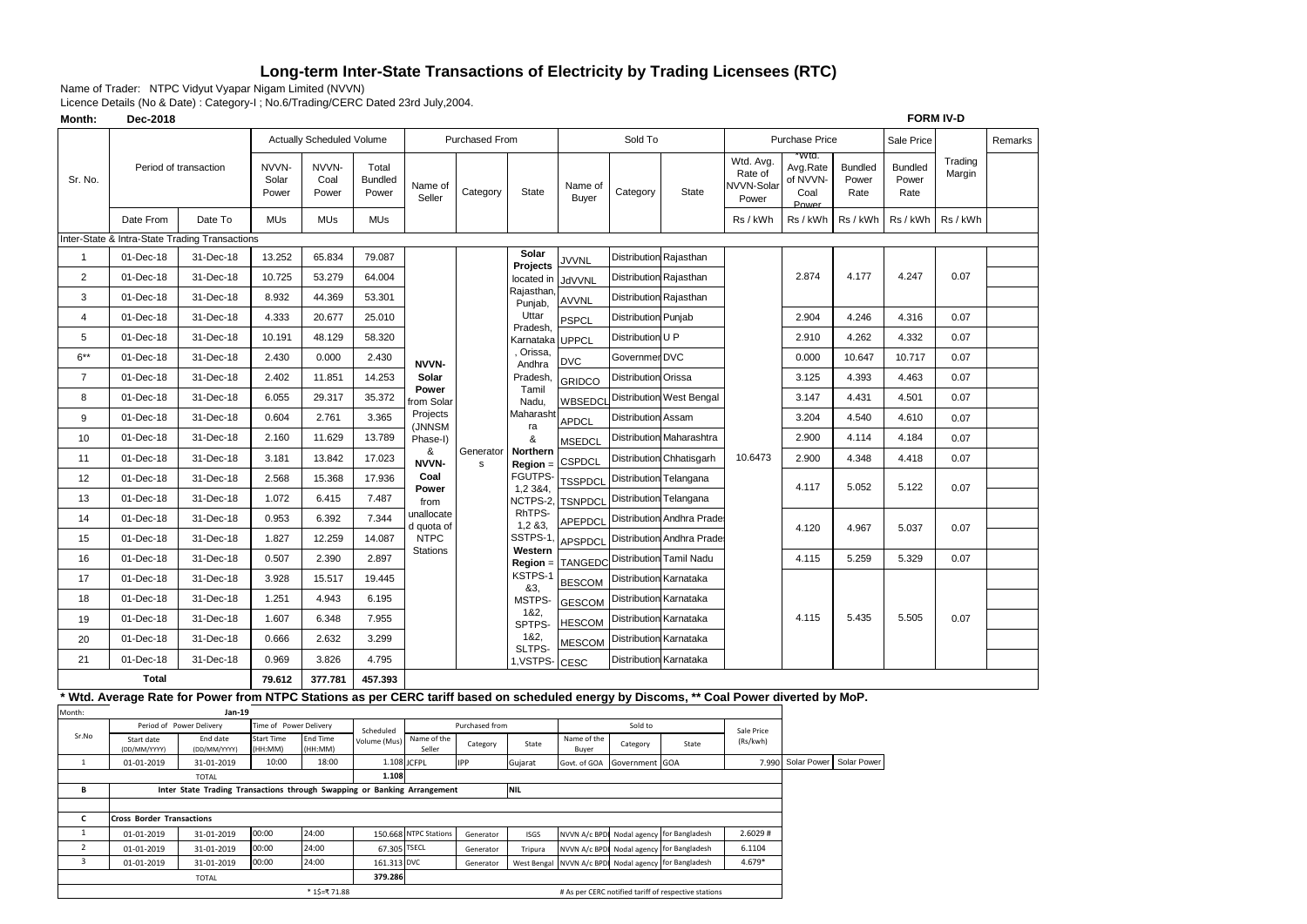## Form IV-E Intra-State Transactions of Electricity by Trading Licensees

Name of the Trading Licensee: NTPC VIDYUT VYAPAR NIGAM LIMITED

Licence Details (No & Date) : Category-I ; No.6/Trading/CERC Dated 23rd July,2004.

**8.921**

| Month:  | Jan-19                               |                   |
|---------|--------------------------------------|-------------------|
| Sr. No. | <b>Total Transacted Volume (Mus)</b> | <b>State</b>      |
|         |                                      | <b>Nil</b>        |
|         |                                      |                   |
|         | <b>Long Term Transactions</b>        |                   |
| Month:  | Jan-19                               |                   |
| Sr. No. | <b>Total Transacted Volume (Mus)</b> | <b>State</b>      |
|         | 8.921                                | Andaman & Nicobar |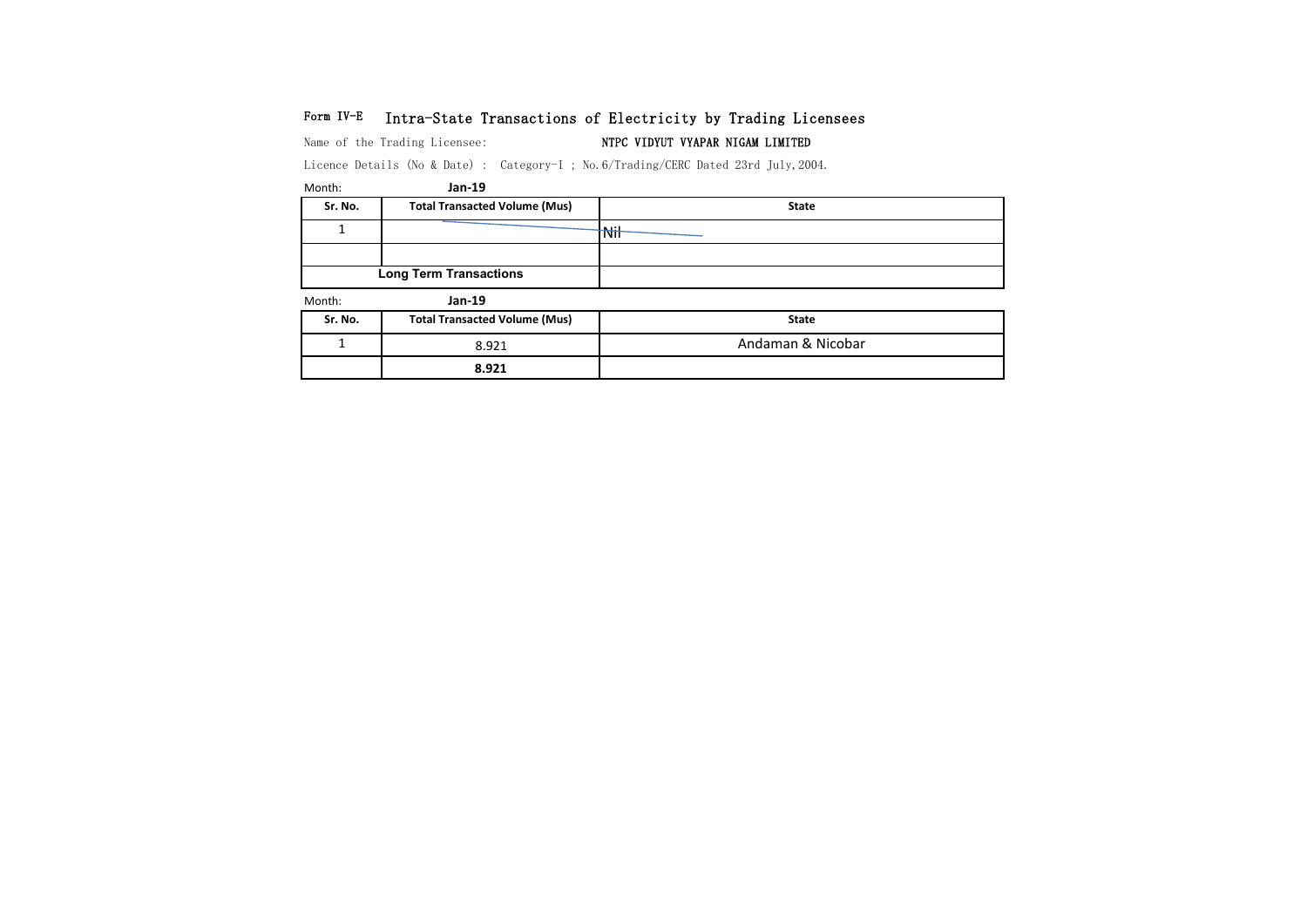## Form IV-F Day Ahead Power Exchange Transactions of Electricity by Trading Licensees

# Name of the Trading Licensee: Name of the Trading Licensee: NTPC VIDYUT VYAPAR NIGAM LIMITED

Licence Details (No & Date) : Category-I ; No.6/Trading/CERC Dated 23rd July,2004.

| Month:           | Jan-19                  |                        |                           |                      |                           | Form IV-F        |                    |
|------------------|-------------------------|------------------------|---------------------------|----------------------|---------------------------|------------------|--------------------|
|                  |                         | <b>Total Scheduled</b> |                           | <b>Purchase from</b> | Sold to                   |                  | <b>Margin</b>      |
| SI <sub>No</sub> | <b>Date of Delivery</b> | Volume (MUs)           | Name of Seller / Name     | <b>State</b>         | Name of Buyer /           | <b>State</b>     | charged<br>(₹/kwh) |
| 1                | 01-01-2019              | 0.0071925 IEX          | of PX                     |                      | Name of PX<br><b>ATCM</b> | Kerala           | ≤ $0.04$           |
| $\overline{2}$   | 01-01-2019              | 0.26212 BGTPP          |                           | Assam                | IEX                       |                  | $≤0.04$            |
| 3                | 01-01-2019              | 0.04925 BRBCL          |                           | <b>Bihar</b>         | IEX                       |                  | $≤0.04$            |
| 4                | 01-01-2019              | 0.01445 IEX            |                           |                      | <b>CNNR</b>               | Kerala           | $≤0.04$            |
| 5                | 01-01-2019              |                        | 0.0396 Govt. of Goa       | Goa                  | <b>IEX</b>                |                  | $≤0.04$            |
| 6                | 01-01-2019              | 0.626675 IEX           |                           |                      | Govt. of Goa              | Goa              | $≤0.04$            |
| $\overline{7}$   | 01-01-2019              | 0.65 IEX               |                           |                      | <b>HPPC</b>               | Haryana          | $≤0.04$            |
| 8                | 01-01-2019              | 0.12 IEX               |                           |                      | <b>IOCL-P</b>             | Haryana          | $≤0.04$            |
| 9                | 01-01-2019              | 0.0048275 IEX          |                           |                      | <b>KLXM</b>               | Kerala           | $≤0.04$            |
| 10               | 01-01-2019              |                        | 0.264 MSPIL               | Telangana            | IEX                       |                  | $≤0.04$            |
| 11               | 01-01-2019              |                        | 0.55768 NLC TS-I Exp      | <b>Tamil Nadu</b>    | IEX                       |                  | $≤0.04$            |
| 12               | 01-01-2019              |                        | 0.6670275 NLC TS-II STG I | <b>Tamil Nadu</b>    | IEX                       |                  | $≤0.04$            |
| 13               | 01-01-2019              |                        | 1.130215 NLC TS-II STG II | <b>Tamil Nadu</b>    | <b>IEX</b>                |                  | $≤0.04$            |
| 14               | 01-01-2019              | 0.066475 IEX           |                           |                      | <b>NMMH</b>               | Karnataka        | $≤0.04$            |
| 15               | 01-01-2019              |                        | 1.3 IEX                   |                      | <b>PSPCL</b>              | Punjab           | $≤0.04$            |
| 16               | 01-01-2019              | 0.203275 IEX           |                           |                      | <b>RINL</b>               | Andhra Pra <0.04 |                    |
| 17               | 01-01-2019              | 0.1121 SIL             |                           | Andhra Pradesh       | IEX                       |                  | $≤0.04$            |
| 18               | 01-01-2019              | 3.40575 TSECL          |                           | <b>Tripura</b>       | IEX                       |                  | $≤0.04$            |
| 19               | 01-01-2019              | 0.004645 IEX           |                           |                      | <b>VJMM</b>               | Kerala           | $≤0.04$            |
| 20               | 02-01-2019              | 0.0045 IEX             |                           |                      | <b>ATCM</b>               | Kerala           | $≤0.04$            |
| 21               | 02-01-2019              | 0.3743375 BGTPP        |                           | Assam                | IEX                       |                  | $≤0.04$            |
| 22               | 02-01-2019              | 0.079525 BRBCL         |                           | <b>Bihar</b>         | IEX                       |                  | $≤0.04$            |
| 23               | 02-01-2019              | 0.0136 IEX             |                           |                      | <b>CNNR</b>               | Kerala           | $≤0.04$            |
| 24               | 02-01-2019              | 0.2784 IEX             |                           |                      | GNFC-D                    | Gujarat          | ≤ $0.04$           |
| 25               | 02-01-2019              |                        | 0.35625 Govt. of Goa      | Goa                  | <b>IEX</b>                |                  | $≤0.04$            |
| 26               | 02-01-2019              | 0.198025 IEX           |                           |                      | Govt. of Goa              | Goa              | ≤ $0.04$           |
| 27               | 02-01-2019              | 0.12 IEX               |                           |                      | <b>IOCL-P</b>             | Haryana          | ≤ $0.04$           |
| 28               | 02-01-2019              | 0.004 IEX              |                           |                      | <b>KLXM</b>               | Kerala           | ≤ $0.04$           |
| 29               | 02-01-2019              |                        | 0.264 MSPIL               | Telangana            | IEX                       |                  | ≤ $0.04$           |
| 30               | 02-01-2019              | 0.056225 IEX           |                           |                      | <b>NMMH</b>               | Karnataka        | $≤0.04$            |
| 31               | 02-01-2019              | 1.05 IEX               |                           |                      | <b>PSPCL</b>              | Punjab           | $≤0.04$            |
| 32               | 02-01-2019              | 0.15 IEX               |                           |                      | <b>RINL</b>               | Andhra Pra(≤0.04 |                    |
| 33               | 02-01-2019              | 0.1104 SIL             |                           | Andhra Pradesh       | IEX                       |                  | ≤ $0.04$           |
| 34               | 02-01-2019              | 3.3645 TSECL           |                           | <b>Tripura</b>       | IEX                       |                  | ≤ $0.04$           |
| 35               | 02-01-2019              | 0.003 IEX              |                           |                      | <b>VJMM</b>               | Kerala           | $≤0.04$            |
| 36               | 03-01-2019              | 0.006375 IEX           |                           |                      | <b>ATCM</b>               | Kerala           | ≤ $0.04$           |
| 37               | 03-01-2019              | 0.3424875 BGTPP        |                           | Assam                | IEX                       |                  | $≤0.04$            |
| 38               | 03-01-2019              | 0.02025 BRBCL          |                           | <b>Bihar</b>         | IEX                       |                  | $≤0.04$            |
| 39               | 03-01-2019              | 0.01445 IEX            |                           |                      | <b>CNNR</b>               | Kerala           | $≤0.04$            |
| 40               | 03-01-2019              | 0.2784 IEX             |                           |                      | GNFC-D                    | Gujarat          | $≤0.04$            |
| 41               | 03-01-2019              |                        | 0.32275 Govt. of Goa      | Goa                  | IEX                       |                  | ≤ $0.04$           |
| 42               | 03-01-2019              | 0.197 IEX              |                           |                      | Govt. of Goa              | Goa              | $≤0.04$            |
| 43               | 03-01-2019              | 0.25 IEX               |                           |                      | <b>HPPC</b>               | Haryana          | ≤ $0.04$           |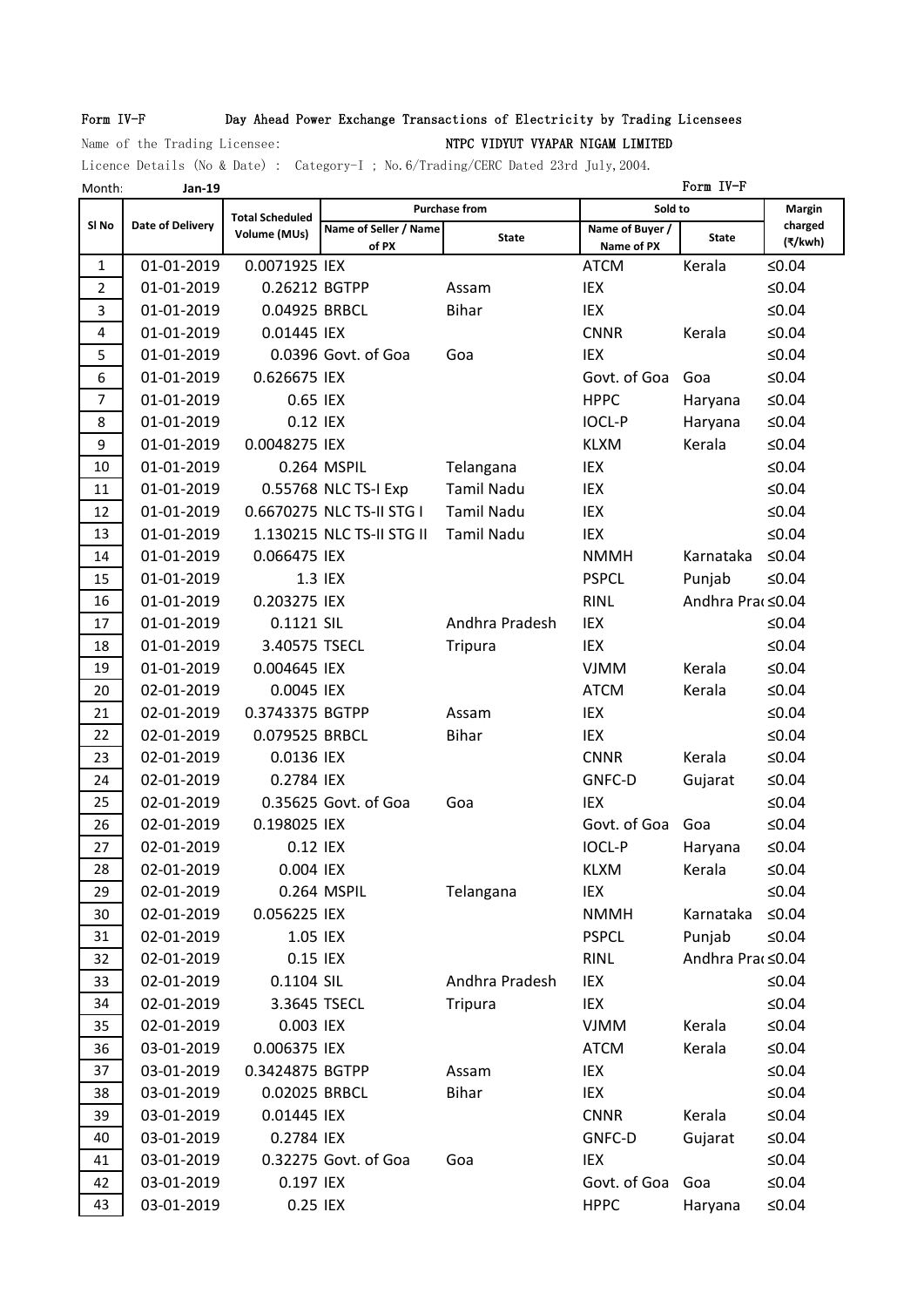| 44 | 03-01-2019 | 0.12 IEX        |                       |                | <b>IOCL-P</b> | Haryana          | ≤ $0.04$ |
|----|------------|-----------------|-----------------------|----------------|---------------|------------------|----------|
| 45 | 03-01-2019 | 0.00421 IEX     |                       |                | <b>KLXM</b>   | Kerala           | ≤ $0.04$ |
| 46 | 03-01-2019 |                 | 0.264 MSPIL           | Telangana      | IEX           |                  | $≤0.04$  |
| 47 | 03-01-2019 | 0.06645 IEX     |                       |                | <b>NMMH</b>   | Karnataka        | $≤0.04$  |
| 48 | 03-01-2019 |                 | 0.4 IEX               |                | <b>PSPCL</b>  | Punjab           | ≤ $0.04$ |
| 49 | 03-01-2019 | 0.02625 IEX     |                       |                | <b>RINL</b>   | Andhra Pra <0.04 |          |
| 50 | 03-01-2019 | 0.1128 SIL      |                       | Andhra Pradesh | IEX           |                  | $≤0.04$  |
| 51 | 03-01-2019 | 3.32325 TSECL   |                       | Tripura        | IEX           |                  | $≤0.04$  |
| 52 | 03-01-2019 | 0.004 IEX       |                       |                | <b>VJMM</b>   | Kerala           | $≤0.04$  |
| 53 | 04-01-2019 | 0.00375 IEX     |                       |                | <b>ATCM</b>   | Kerala           | ≤ $0.04$ |
| 54 | 04-01-2019 | 0.3233125 BGTPP |                       | Assam          | IEX           |                  | ≤ $0.04$ |
| 55 | 04-01-2019 | 0.073975 BRBCL  |                       | <b>Bihar</b>   | IEX           |                  | ≤ $0.04$ |
| 56 | 04-01-2019 | 0.0119 IEX      |                       |                | <b>CNNR</b>   | Kerala           | ≤ $0.04$ |
| 57 | 04-01-2019 | 0.2784 IEX      |                       |                | GNFC-D        | Gujarat          | ≤ $0.04$ |
| 58 | 04-01-2019 |                 | 0.5015 Govt. of Goa   | Goa            | IEX           |                  | ≤ $0.04$ |
| 59 | 04-01-2019 | 0.142 IEX       |                       |                | Govt. of Goa  | Goa              | ≤ $0.04$ |
| 60 | 04-01-2019 | 0.12 IEX        |                       |                | <b>IOCL-P</b> | Haryana          | ≤ $0.04$ |
| 61 | 04-01-2019 | 0.0035 IEX      |                       |                | <b>KLXM</b>   | Kerala           | ≤ $0.04$ |
| 62 | 04-01-2019 |                 | 0.264 MSPIL           | Telangana      | IEX           |                  | $≤0.04$  |
| 63 | 04-01-2019 | 0.05175 IEX     |                       |                | <b>NMMH</b>   | Karnataka        | ≤ $0.04$ |
| 64 | 04-01-2019 |                 | 0.4 IEX               |                | <b>PSPCL</b>  | Punjab           | ≤ $0.04$ |
| 65 | 04-01-2019 | 0.1176 SIL      |                       | Andhra Pradesh | IEX           |                  | ≤ $0.04$ |
| 66 | 04-01-2019 |                 | 3.297 TSECL           | Tripura        | IEX           |                  | ≤ $0.04$ |
| 67 | 04-01-2019 | 0.0025 IEX      |                       |                | <b>VJMM</b>   | Kerala           | ≤ $0.04$ |
| 68 | 05-01-2019 | 0.00525 IEX     |                       |                | <b>ATCM</b>   | Kerala           | ≤ $0.04$ |
| 69 | 05-01-2019 | 0.56155 BGTPP   |                       | Assam          | IEX           |                  | ≤ $0.04$ |
| 70 | 05-01-2019 | 0.012225 BRBCL  |                       | <b>Bihar</b>   | IEX           |                  | ≤ $0.04$ |
| 71 | 05-01-2019 | 0.2784 IEX      |                       |                | GNFC-D        | Gujarat          | ≤ $0.04$ |
| 72 | 05-01-2019 |                 | 0.405925 Govt. of Goa | Goa            | IEX           |                  | ≤ $0.04$ |
| 73 | 05-01-2019 | 0.17375 IEX     |                       |                | Govt. of Goa  | Goa              | ≤ $0.04$ |
| 74 | 05-01-2019 | 0.12 IEX        |                       |                | <b>IOCL-P</b> | Haryana          | ≤ $0.04$ |
| 75 | 05-01-2019 | 0.00425 IEX     |                       |                | <b>KLXM</b>   | Kerala           | ≤0.04    |
| 76 | 05-01-2019 |                 | 0.264 MSPIL           | Telangana      | IEX           |                  | ≤ $0.04$ |
| 77 | 05-01-2019 | 0.0569 IEX      |                       |                | <b>NMMH</b>   | Karnataka        | $≤0.04$  |
| 78 | 05-01-2019 |                 | 0.5 IEX               |                | <b>PSPCL</b>  | Punjab           | ≤ $0.04$ |
| 79 | 05-01-2019 | 0.1176 SIL      |                       | Andhra Pradesh | IEX           |                  | ≤ $0.04$ |
| 80 | 05-01-2019 | 3.2245 TSECL    |                       | Tripura        | IEX           |                  | ≤ $0.04$ |
| 81 | 05-01-2019 | 0.00325 IEX     |                       |                | <b>VJMM</b>   | Kerala           | ≤ $0.04$ |
| 82 | 06-01-2019 | 0.50775 BGTPP   |                       | Assam          | IEX           |                  | ≤ $0.04$ |
| 83 | 06-01-2019 | 0.061875 BRBCL  |                       | <b>Bihar</b>   | IEX           |                  | ≤ $0.04$ |
| 84 | 06-01-2019 | 0.0136 IEX      |                       |                | <b>CNNR</b>   | Kerala           | ≤ $0.04$ |
| 85 | 06-01-2019 | 0.2784 IEX      |                       |                | GNFC-D        | Gujarat          | ≤ $0.04$ |
| 86 | 06-01-2019 |                 | 0.527275 Govt. of Goa | Goa            | IEX           |                  | ≤ $0.04$ |
| 87 | 06-01-2019 | 0.1475 IEX      |                       |                | Govt. of Goa  | Goa              | ≤ $0.04$ |
| 88 | 06-01-2019 | 0.12 IEX        |                       |                | <b>IOCL-P</b> | Haryana          | ≤ $0.04$ |
| 89 | 06-01-2019 |                 | 0.264 MSPIL           | Telangana      | IEX           |                  | ≤ $0.04$ |
| 90 | 06-01-2019 | 0.0635 IEX      |                       |                | <b>NMMH</b>   | Karnataka        | ≤ $0.04$ |
| 91 | 06-01-2019 | 0.1176 SIL      |                       | Andhra Pradesh | IEX           |                  | ≤ $0.04$ |
| 92 | 06-01-2019 |                 | 0.08415 SmSTPS-II     | Andhra Pradesh | IEX           |                  | ≤0.04    |
| 93 | 06-01-2019 | 3.2295 TSECL    |                       | <b>Tripura</b> | IEX           |                  | ≤ $0.04$ |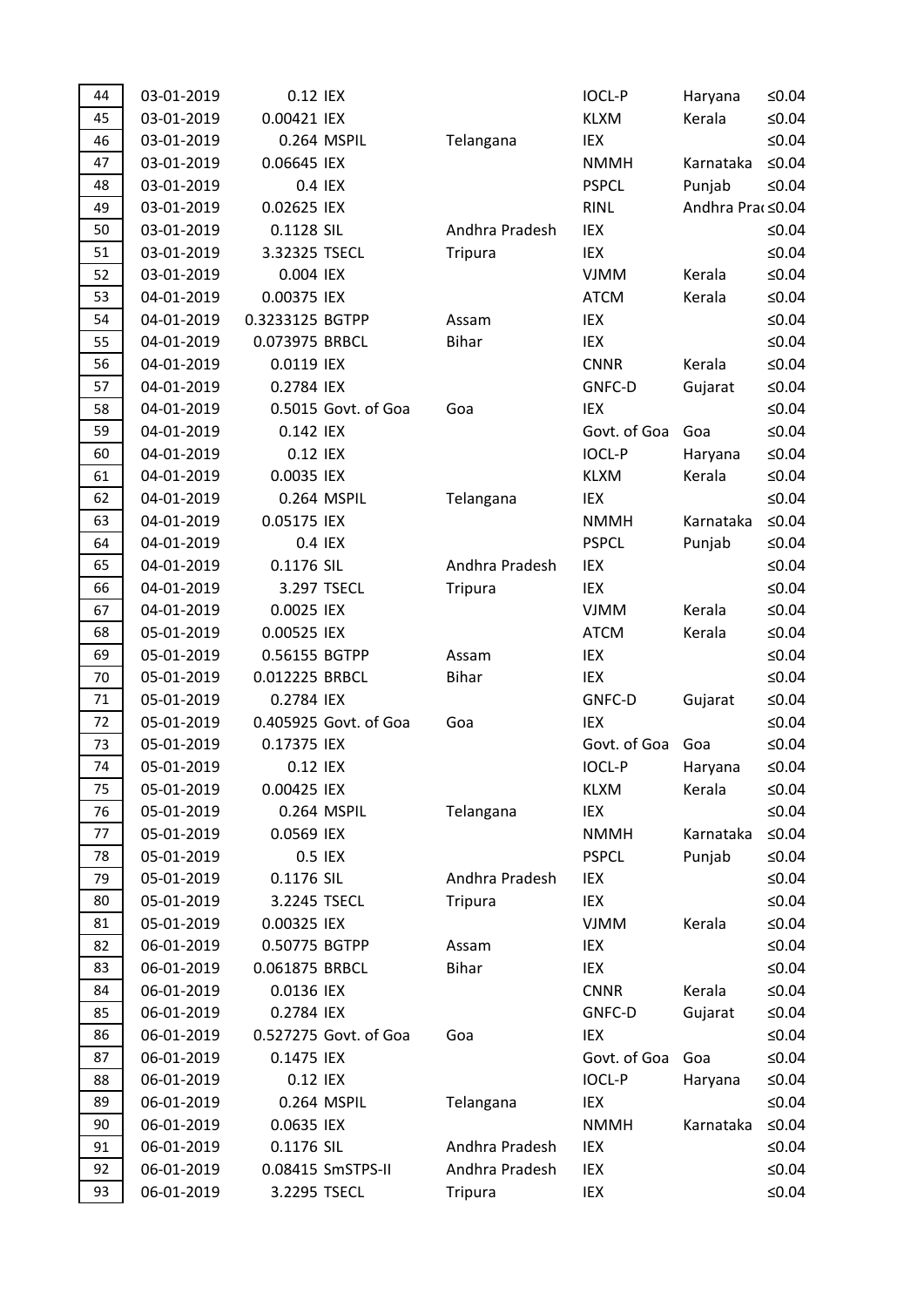| 94  | 07-01-2019 | 0.00151 IEX    |                       |                | <b>ATCM</b>   | Kerala    | $≤0.04$  |
|-----|------------|----------------|-----------------------|----------------|---------------|-----------|----------|
| 95  | 07-01-2019 | 0.551775 BGTPP |                       | Assam          | IEX           |           | $≤0.04$  |
| 96  | 07-01-2019 | 0.116175 BRBCL |                       | <b>Bihar</b>   | IEX           |           | $≤0.04$  |
| 97  | 07-01-2019 | 0.00595 IEX    |                       |                | <b>CNNR</b>   | Kerala    | $≤0.04$  |
| 98  | 07-01-2019 |                | 0.399225 Govt. of Goa | Goa            | <b>IEX</b>    |           | $≤0.04$  |
| 99  | 07-01-2019 | 0.015 IEX      |                       |                | Govt. of Goa  | Goa       | $≤0.04$  |
| 100 | 07-01-2019 | 0.12 IEX       |                       |                | <b>IOCL-P</b> | Haryana   | $≤0.04$  |
| 101 | 07-01-2019 | 0.00175 IEX    |                       |                | <b>KLXM</b>   | Kerala    | $≤0.04$  |
| 102 | 07-01-2019 | 0.3095 MSPIL   |                       | Telangana      | IEX           |           | $≤0.04$  |
| 103 | 07-01-2019 | 0.04075 IEX    |                       |                | <b>NMMH</b>   | Karnataka | $≤0.04$  |
| 104 | 07-01-2019 |                | 0.1 IEX               |                | <b>PSPCL</b>  | Punjab    | ≤ $0.04$ |
| 105 | 07-01-2019 | 0.1224 SIL     |                       | Andhra Pradesh | IEX           |           | $≤0.04$  |
| 106 | 07-01-2019 |                | 2.03 TSECL            | Tripura        | IEX           |           | $≤0.04$  |
| 107 | 07-01-2019 | 0.0010075 IEX  |                       |                | <b>VJMM</b>   | Kerala    | $≤0.04$  |
| 108 | 08-01-2019 | 0.0020925 IEX  |                       |                | <b>ATCM</b>   | Kerala    | $≤0.04$  |
| 109 | 08-01-2019 | 0.448175 BGTPP |                       | Assam          | IEX           |           | $≤0.04$  |
| 110 | 08-01-2019 | 0.10035 BRBCL  |                       | <b>Bihar</b>   | IEX           |           | $≤0.04$  |
| 111 | 08-01-2019 | 0.2808 IEX     |                       |                | GNFC-D        | Gujarat   | $≤0.04$  |
| 112 | 08-01-2019 |                | 0.4535 Govt. of Goa   | Goa            | IEX           |           | $≤0.04$  |
| 113 | 08-01-2019 | 0.221 IEX      |                       |                | Govt. of Goa  | Goa       | $≤0.04$  |
| 114 | 08-01-2019 | 0.096 IEX      |                       |                | <b>IOCL-P</b> | Haryana   | ≤ $0.04$ |
| 115 | 08-01-2019 | 0.3095 MSPIL   |                       | Telangana      | IEX           |           | $≤0.04$  |
| 116 | 08-01-2019 | 0.0195 IEX     |                       |                | <b>NMMH</b>   | Karnataka | $≤0.04$  |
| 117 | 08-01-2019 | 0.1248 SIL     |                       | Andhra Pradesh | IEX           |           | $≤0.04$  |
| 118 | 08-01-2019 | 2.02625 TSECL  |                       | <b>Tripura</b> | IEX           |           | $≤0.04$  |
| 119 | 09-01-2019 | 0.966885 BGTPP |                       | Assam          | IEX           |           | $≤0.04$  |
| 120 | 09-01-2019 | 0.073025 BRBCL |                       | <b>Bihar</b>   | IEX           |           | $≤0.04$  |
| 121 | 09-01-2019 | 0.2808 IEX     |                       |                | GNFC-D        | Gujarat   | $≤0.04$  |
| 122 | 09-01-2019 |                | 0.33475 Govt. of Goa  | Goa            | IEX           |           | $≤0.04$  |
| 123 | 09-01-2019 | 0.153 IEX      |                       |                | Govt. of Goa  | Goa       | $≤0.04$  |
| 124 | 09-01-2019 | 0.108 IEX      |                       |                | <b>IOCL-P</b> | Haryana   | ≤ $0.04$ |
| 125 | 09-01-2019 |                | 0.303 MSPIL           | Telangana      | IEX           |           | ≤0.04    |
| 126 | 09-01-2019 | 0.1232 SIL     |                       | Andhra Pradesh | IEX           |           | $≤0.04$  |
| 127 | 09-01-2019 | 2.02625 TSECL  |                       | <b>Tripura</b> | IEX           |           | $≤0.04$  |
| 128 | 10-01-2019 | 0.07305 BRBCL  |                       | <b>Bihar</b>   | IEX           |           | $≤0.04$  |
| 129 | 10-01-2019 | 0.01315 IEX    |                       |                | <b>CNNR</b>   | Kerala    | $≤0.04$  |
| 130 | 10-01-2019 | 0.2808 IEX     |                       |                | GNFC-D        | Gujarat   | $≤0.04$  |
| 131 | 10-01-2019 |                | 0.39075 Govt. of Goa  | Goa            | IEX           |           | $≤0.04$  |
| 132 | 10-01-2019 | 0.11775 IEX    |                       |                | Govt. of Goa  | Goa       | $≤0.04$  |
| 133 | 10-01-2019 |                | 0.4 IEX               |                | <b>HPPC</b>   | Haryana   | ≤ $0.04$ |
| 134 | 10-01-2019 | 0.108 IEX      |                       |                | <b>IOCL-P</b> | Haryana   | $≤0.04$  |
| 135 | 10-01-2019 |                | 0.264 MSPIL           | Telangana      | IEX           |           | $≤0.04$  |
| 136 | 10-01-2019 | 0.0393 IEX     |                       |                | <b>NMMH</b>   | Karnataka | $≤0.04$  |
| 137 | 10-01-2019 |                | 0.4 IEX               |                | <b>PSPCL</b>  | Punjab    | $≤0.04$  |
| 138 | 10-01-2019 | 0.1248 SIL     |                       | Andhra Pradesh | IEX           |           | $≤0.04$  |
| 139 | 10-01-2019 |                | 2.141 TSECL           | <b>Tripura</b> | IEX           |           | $≤0.04$  |
| 140 | 10-01-2019 | 0.0039 IEX     |                       |                | <b>VJMM</b>   | Kerala    | $≤0.04$  |
| 141 | 11-01-2019 | 0.00717 IEX    |                       |                | <b>ATCM</b>   | Kerala    | $≤0.04$  |
| 142 | 11-01-2019 |                | 0.0279 BRBCL          | <b>Bihar</b>   | IEX           |           | ≤ $0.04$ |
| 143 | 11-01-2019 | 0.00935 IEX    |                       |                | <b>CNNR</b>   | Kerala    | ≤ $0.04$ |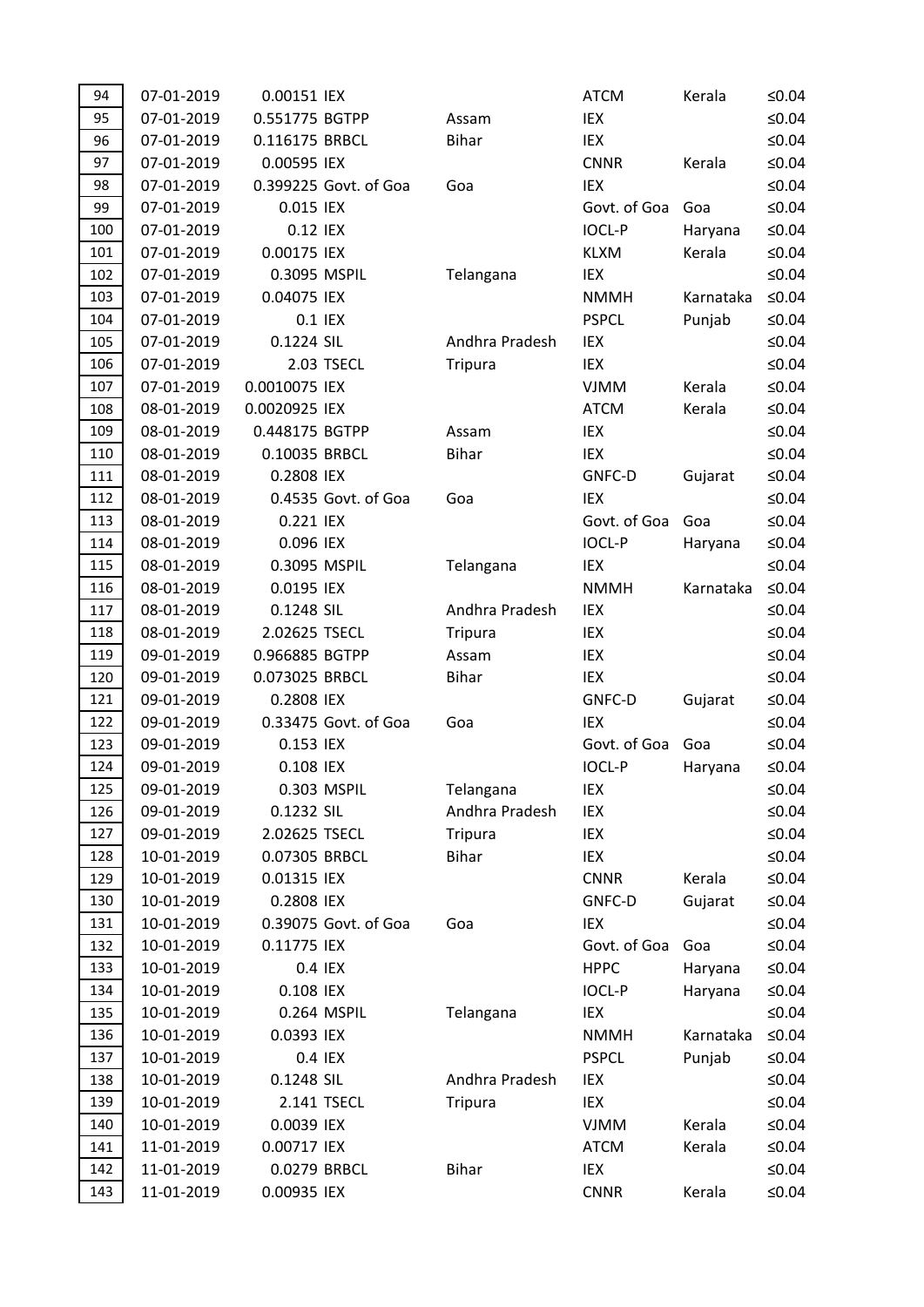| 144 | 11-01-2019 | 0.2808 IEX      |                       |                | GNFC-D        | Gujarat   | ≤0.04       |
|-----|------------|-----------------|-----------------------|----------------|---------------|-----------|-------------|
| 145 | 11-01-2019 |                 | 0.53 Govt. of Goa     | Goa            | <b>IEX</b>    |           | $≤0.04$     |
| 146 | 11-01-2019 | 0.0525 IEX      |                       |                | Govt. of Goa  | Goa       | $≤0.04$     |
| 147 | 11-01-2019 | 0.12 IEX        |                       |                | <b>IOCL-P</b> | Haryana   | ≤ $0.04$    |
| 148 | 11-01-2019 | 0.00575 IEX     |                       |                | <b>KLXM</b>   | Kerala    | $≤0.04$     |
| 149 | 11-01-2019 | 0.3525 MSPIL    |                       | Telangana      | IEX           |           | $≤0.04$     |
| 150 | 11-01-2019 | 0.0294 IEX      |                       |                | <b>NMMH</b>   | Karnataka | $≤0.04$     |
| 151 | 11-01-2019 |                 | 0.9 IEX               |                | <b>PSPCL</b>  | Punjab    | $≤0.04$     |
| 152 | 11-01-2019 | 0.1255 SIL      |                       | Andhra Pradesh | IEX           |           | $≤0.04$     |
| 153 | 11-01-2019 | 3.18175 TSECL   |                       | <b>Tripura</b> | IEX           |           | $≤0.04$     |
| 154 | 11-01-2019 | 0.0052375 IEX   |                       |                | <b>VJMM</b>   | Kerala    | ≤ $0.04$    |
| 155 | 12-01-2019 | 0.00525 IEX     |                       |                | <b>ATCM</b>   | Kerala    | ≤ $0.04$    |
| 156 | 12-01-2019 | 0.5052575 BGTPP |                       | Assam          | IEX           |           | $≤0.04$     |
| 157 | 12-01-2019 | 0.01845 BRBCL   |                       | <b>Bihar</b>   | IEX           |           | ≤ $0.04$    |
| 158 | 12-01-2019 | 0.01227 IEX     |                       |                | <b>CNNR</b>   | Kerala    | ≤ $0.04$    |
| 159 | 12-01-2019 |                 | 0.00395 Gandhar GPS   | Gujarat        | IEX           |           | $≤0.04$     |
| 160 | 12-01-2019 |                 | 0.606275 Govt. of Goa | Goa            | <b>IEX</b>    |           | $≤0.04$     |
| 161 | 12-01-2019 | 0.06675 IEX     |                       |                | Govt. of Goa  | Goa       | $≤0.04$     |
| 162 | 12-01-2019 | 0.12 IEX        |                       |                | <b>IOCL-P</b> | Haryana   | ≤ $0.04$    |
| 163 | 12-01-2019 | 0.0069475 IEX   |                       |                | <b>KLXM</b>   | Kerala    | $≤0.04$     |
| 164 | 12-01-2019 | 0.2775 MSPIL    |                       | Telangana      | IEX           |           | $≤0.04$     |
| 165 | 12-01-2019 | 0.0573 IEX      |                       |                | <b>NMMH</b>   | Karnataka | $≤0.04$     |
| 166 | 12-01-2019 |                 | 2.4 IEX               |                | <b>PSPCL</b>  | Punjab    | $≤0.04$     |
| 167 | 12-01-2019 | 0.1272 SIL      |                       | Andhra Pradesh | IEX           |           | $≤0.04$     |
| 168 | 12-01-2019 |                 | 3.246 TSECL           | <b>Tripura</b> | IEX           |           | $≤0.04$     |
| 169 | 12-01-2019 | 0.002275 IEX    |                       |                | <b>VJMM</b>   | Kerala    | $≤0.04$     |
| 170 | 13-01-2019 |                 | 0.73 BGTPP            | Assam          | IEX           |           | $≤0.04$     |
| 171 | 13-01-2019 | 0.039175 BRBCL  |                       | <b>Bihar</b>   | IEX           |           | $≤0.04$     |
| 172 | 13-01-2019 | 0.0136 IEX      |                       |                | <b>CNNR</b>   | Kerala    | ≤ $0.04$    |
| 173 | 13-01-2019 |                 | 1.502325 Govt. of Goa | Goa            | IEX           |           | $≤0.04$     |
| 174 | 13-01-2019 | 0.12 IEX        |                       |                | <b>IOCL-P</b> | Haryana   | ≤ $0.04$    |
| 175 | 13-01-2019 |                 | 0.24 MSPIL            | Telangana      | IEX           |           | ≤0.04       |
| 176 | 13-01-2019 | 0.0688 IEX      |                       |                | <b>NMMH</b>   | Karnataka | $\leq 0.04$ |
| 177 | 13-01-2019 |                 | 1.7 IEX               |                | <b>PSPCL</b>  | Punjab    | ≤ $0.04$    |
| 178 | 13-01-2019 | 0.1344 SIL      |                       | Andhra Pradesh | IEX           |           | ≤ $0.04$    |
| 179 | 13-01-2019 |                 | 3.246 TSECL           | <b>Tripura</b> | IEX           |           | ≤ $0.04$    |
| 180 | 14-01-2019 | 0.006 IEX       |                       |                | <b>ATCM</b>   | Kerala    | ≤ $0.04$    |
| 181 | 14-01-2019 | 0.469925 BGTPP  |                       | Assam          | IEX           |           | ≤ $0.04$    |
| 182 | 14-01-2019 | 0.012375 BRBCL  |                       | <b>Bihar</b>   | IEX           |           | ≤ $0.04$    |
| 183 | 14-01-2019 | 0.01445 IEX     |                       |                | <b>CNNR</b>   | Kerala    | ≤0.04       |
| 184 | 14-01-2019 |                 | 1.3561 Govt. of Goa   | Goa            | IEX           |           | ≤ $0.04$    |
| 185 | 14-01-2019 | 0.00625 IEX     |                       |                | Govt. of Goa  | Goa       | ≤ $0.04$    |
| 186 | 14-01-2019 | 0.0072 IEX      |                       |                | <b>KLXM</b>   | Kerala    | ≤0.04       |
| 187 | 14-01-2019 |                 | 0.24 MSPIL            | Telangana      | IEX           |           | ≤ $0.04$    |
| 188 | 14-01-2019 | 0.0681 IEX      |                       |                | <b>NMMH</b>   | Karnataka | ≤ $0.04$    |
| 189 | 14-01-2019 |                 | 0.4 IEX               |                | <b>PSPCL</b>  | Punjab    | ≤ $0.04$    |
| 190 | 14-01-2019 | 0.1344 SIL      |                       | Andhra Pradesh | IEX           |           | ≤ $0.04$    |
| 191 | 14-01-2019 |                 | 0.02425 SmSTPS-II     | Andhra Pradesh | IEX           |           | ≤ $0.04$    |
| 192 | 14-01-2019 | 3.2485 TSECL    |                       | <b>Tripura</b> | IEX           |           | ≤ $0.04$    |
| 193 | 14-01-2019 | 0.00325 IEX     |                       |                | VJMM          | Kerala    | ≤0.04       |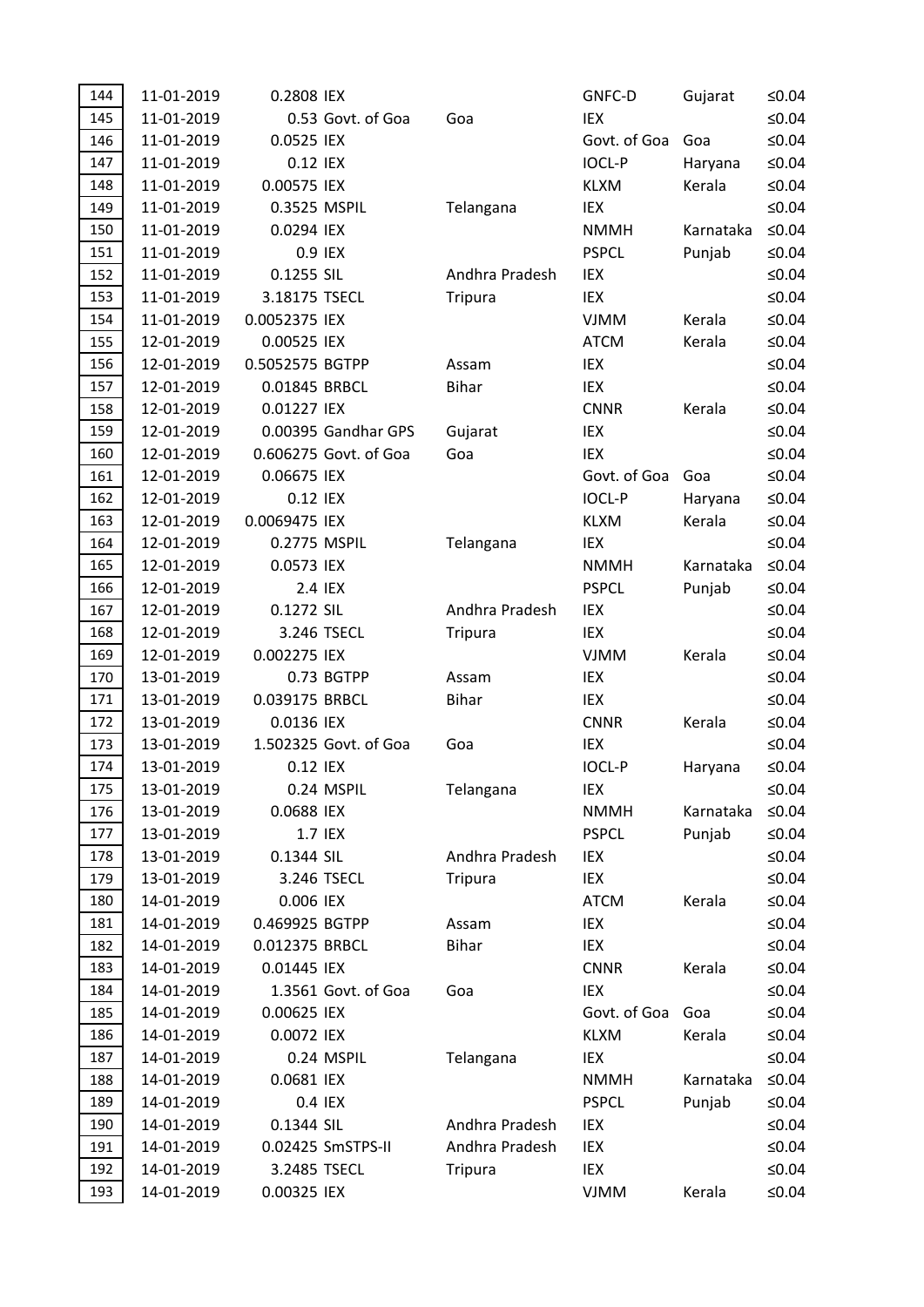| 194 | 15-01-2019 | 0.006 IEX      |                       |                | <b>ATCM</b>  | Kerala    | ≤0.04    |
|-----|------------|----------------|-----------------------|----------------|--------------|-----------|----------|
| 195 | 15-01-2019 | 0.6049 BGTPP   |                       | Assam          | IEX          |           | $≤0.04$  |
| 196 | 15-01-2019 | 0.054625 BRBCL |                       | <b>Bihar</b>   | IEX          |           | $≤0.04$  |
| 197 | 15-01-2019 | 0.0136 IEX     |                       |                | <b>CNNR</b>  | Kerala    | ≤ $0.04$ |
| 198 | 15-01-2019 |                | 1.03175 Govt. of Goa  | Goa            | IEX          |           | $≤0.04$  |
| 199 | 15-01-2019 | 0.02 IEX       |                       |                | Govt. of Goa | Goa       | ≤0.04    |
| 200 | 15-01-2019 | 0.0072 IEX     |                       |                | <b>KLXM</b>  | Kerala    | $≤0.04$  |
| 201 | 15-01-2019 | 0.054 MSPIL    |                       | Telangana      | IEX          |           | $≤0.04$  |
| 202 | 15-01-2019 | 0.0203425 IEX  |                       |                | <b>NMMH</b>  | Karnataka | $≤0.04$  |
| 203 | 15-01-2019 | 0.3 IEX        |                       |                | <b>PSPCL</b> | Punjab    | $≤0.04$  |
| 204 | 15-01-2019 | 0.132 SIL      |                       | Andhra Pradesh | IEX          |           | ≤ $0.04$ |
| 205 | 15-01-2019 | 3.25225 TSECL  |                       | <b>Tripura</b> | IEX          |           | $≤0.04$  |
| 206 | 15-01-2019 | 0.004225 IEX   |                       |                | <b>VJMM</b>  | Kerala    | $≤0.04$  |
| 207 | 16-01-2019 | 0.00675 IEX    |                       |                | <b>ATCM</b>  | Kerala    | ≤ $0.04$ |
| 208 | 16-01-2019 | 0.5521 BGTPP   |                       | Assam          | IEX          |           | $≤0.04$  |
| 209 | 16-01-2019 | 0.0153 IEX     |                       |                | <b>CNNR</b>  | Kerala    | ≤0.04    |
| 210 | 16-01-2019 |                | 0.59075 Govt. of Goa  | Goa            | IEX          |           | $≤0.04$  |
| 211 | 16-01-2019 | 0.05575 IEX    |                       |                | Govt. of Goa | Goa       | $≤0.04$  |
| 212 | 16-01-2019 | 0.4 IEX        |                       |                | <b>HPPC</b>  | Haryana   | $≤0.04$  |
| 213 | 16-01-2019 | 0.0081 IEX     |                       |                | <b>KLXM</b>  | Kerala    | $≤0.04$  |
| 214 | 16-01-2019 | 0.0524 IEX     |                       |                | <b>NMMH</b>  | Karnataka | $≤0.04$  |
| 215 | 16-01-2019 | 0.5 IEX        |                       |                | <b>PSPCL</b> | Punjab    | $≤0.04$  |
| 216 | 16-01-2019 | 0.1344 SIL     |                       | Andhra Pradesh | IEX          |           | $≤0.04$  |
| 217 | 16-01-2019 | 3.1825 TSECL   |                       | <b>Tripura</b> | IEX          |           | $≤0.04$  |
| 218 | 16-01-2019 | 0.0052 IEX     |                       |                | <b>VJMM</b>  | Kerala    | $≤0.04$  |
| 219 | 17-01-2019 | 0.007985 IEX   |                       |                | <b>ATCM</b>  | Kerala    | $≤0.04$  |
| 220 | 17-01-2019 | 0.932515 BGTPP |                       | Assam          | IEX          |           | $≤0.04$  |
| 221 | 17-01-2019 | 0.029725 BRBCL |                       | <b>Bihar</b>   | IEX          |           | $≤0.04$  |
| 222 | 17-01-2019 | 0.0136 IEX     |                       |                | <b>CNNR</b>  | Kerala    | ≤ $0.04$ |
| 223 | 17-01-2019 |                | 0.657375 Govt. of Goa | Goa            | IEX          |           | ≤ $0.04$ |
| 224 | 17-01-2019 | 0.0030025 IEX  |                       |                | Govt. of Goa | Goa       | $≤0.04$  |
| 225 | 17-01-2019 | 0.1 IEX        |                       |                | <b>HPPC</b>  | Haryana   | ≤0.04    |
| 226 | 17-01-2019 | 0.0104825 IEX  |                       |                | <b>KLXM</b>  | Kerala    | $≤0.04$  |
| 227 | 17-01-2019 | 0.07 MSPIL     |                       | Telangana      | IEX          |           | $≤0.04$  |
| 228 | 17-01-2019 | 0.071775 IEX   |                       |                | <b>NMMH</b>  | Karnataka | $≤0.04$  |
| 229 | 17-01-2019 | 0.3 IEX        |                       |                | <b>PSPCL</b> | Punjab    | $≤0.04$  |
| 230 | 17-01-2019 | 0.1224 SIL     |                       | Andhra Pradesh | IEX          |           | $≤0.04$  |
| 231 | 17-01-2019 | 3.1825 TSECL   |                       | <b>Tripura</b> | IEX          |           | $≤0.04$  |
| 232 | 17-01-2019 | 0.0039 IEX     |                       |                | <b>VJMM</b>  | Kerala    | ≤ $0.04$ |
| 233 | 18-01-2019 | 0.006375 IEX   |                       |                | <b>ATCM</b>  | Kerala    | $≤0.04$  |
| 234 | 18-01-2019 | 0.835275 BGTPP |                       | Assam          | IEX          |           | $≤0.04$  |
| 235 | 18-01-2019 | 0.05335 BRBCL  |                       | <b>Bihar</b>   | IEX          |           | $≤0.04$  |
| 236 | 18-01-2019 | 0.0136 IEX     |                       |                | <b>CNNR</b>  | Kerala    | ≤ $0.04$ |
| 237 | 18-01-2019 |                | 0.9632 Govt. of Goa   | Goa            | IEX          |           | $≤0.04$  |
| 238 | 18-01-2019 | 0.0072 IEX     |                       |                | <b>KLXM</b>  | Kerala    | ≤ $0.04$ |
| 239 | 18-01-2019 | 0.24 MSPIL     |                       | Telangana      | IEX          |           | $≤0.04$  |
| 240 | 18-01-2019 | 0.072925 IEX   |                       |                | <b>NMMH</b>  | Karnataka | $≤0.04$  |
| 241 | 18-01-2019 | 0.4 IEX        |                       |                | <b>PSPCL</b> | Punjab    | ≤ $0.04$ |
| 242 | 18-01-2019 | 0.1272 SIL     |                       | Andhra Pradesh | IEX          |           | ≤ $0.04$ |
| 243 | 18-01-2019 | 3.301 TSECL    |                       | <b>Tripura</b> | IEX          |           | $≤0.04$  |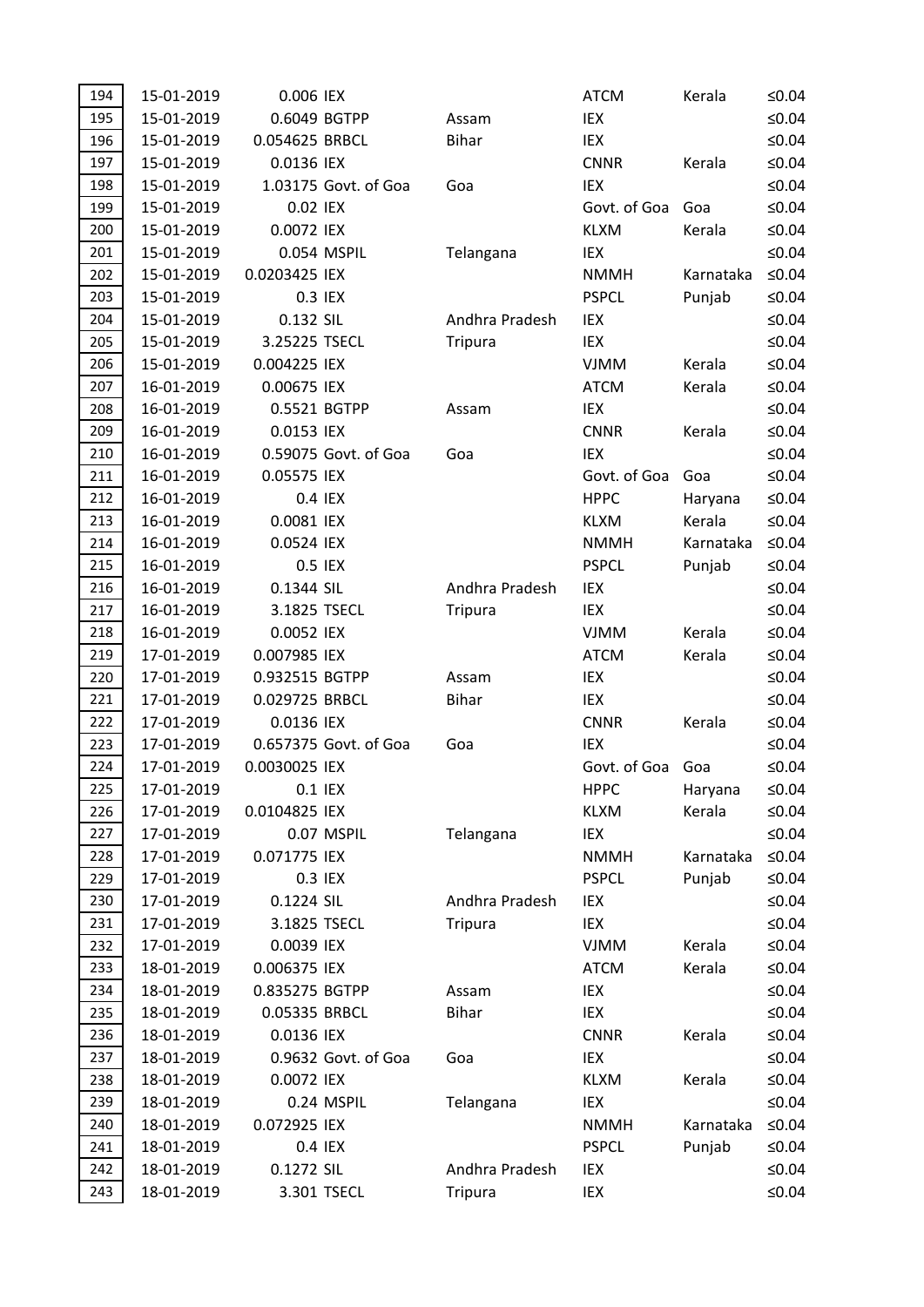| 244 | 18-01-2019               | 0.0052 IEX                   |                       |                | <b>VJMM</b>                | Kerala           | ≤ $0.04$           |
|-----|--------------------------|------------------------------|-----------------------|----------------|----------------------------|------------------|--------------------|
| 245 | 19-01-2019               | 0.006 IEX                    |                       |                | <b>ATCM</b>                | Kerala           | $≤0.04$            |
| 246 | 19-01-2019               | 0.534275 BGTPP               |                       | Assam          | IEX                        |                  | $≤0.04$            |
| 247 | 19-01-2019               | 0.10665 BRBCL                |                       | <b>Bihar</b>   | IEX                        |                  | $≤0.04$            |
| 248 | 19-01-2019               | 0.0136 IEX                   |                       |                | <b>CNNR</b>                | Kerala           | $≤0.04$            |
| 249 | 19-01-2019               |                              | 1.453575 Govt. of Goa | Goa            | IEX                        |                  | $≤0.04$            |
| 250 | 19-01-2019               | 0.7388175 IEX                |                       |                | <b>HPPC</b>                | Haryana          | $≤0.04$            |
| 251 | 19-01-2019               | 0.0072 IEX                   |                       |                | <b>KLXM</b>                | Kerala           | $≤0.04$            |
| 252 | 19-01-2019               |                              | 0.24 MSPIL            | Telangana      | IEX                        |                  | $≤0.04$            |
| 253 | 19-01-2019               | 0.060375 IEX                 |                       |                | <b>NMMH</b>                | Karnataka        | $≤0.04$            |
| 254 | 19-01-2019               |                              | 1.3 IEX               |                | <b>PSPCL</b>               | Punjab           | $≤0.04$            |
| 255 | 19-01-2019               | 0.1248 SIL                   |                       | Andhra Pradesh | IEX                        |                  | $≤0.04$            |
| 256 | 19-01-2019               | 3.30225 TSECL                |                       | <b>Tripura</b> | IEX                        |                  | $≤0.04$            |
| 257 | 19-01-2019               | 0.004225 IEX                 |                       |                | <b>VJMM</b>                | Kerala           | $≤0.04$            |
| 258 | 20-01-2019               | 0.62955 BGTPP                |                       | Assam          | IEX                        |                  | $≤0.04$            |
| 259 | 20-01-2019               | 0.0569675 BRBCL              |                       | <b>Bihar</b>   | IEX                        |                  | $≤0.04$            |
| 260 | 20-01-2019               | 0.0153 IEX                   |                       |                | <b>CNNR</b>                | Kerala           | $≤0.04$            |
| 261 | 20-01-2019               |                              | 1.6035 Govt. of Goa   | Goa            | IEX                        |                  | $≤0.04$            |
| 262 | 20-01-2019               |                              | 0.24 MSPIL            | Telangana      | IEX                        |                  | $≤0.04$            |
| 263 | 20-01-2019               | 0.0224 IEX                   |                       |                | <b>NMMH</b>                | Karnataka        | $≤0.04$            |
| 264 | 20-01-2019               |                              | 1.5 IEX               |                | <b>PSPCL</b>               | Punjab           | $≤0.04$            |
| 265 | 20-01-2019               | 0.1248 SIL                   |                       | Andhra Pradesh | IEX                        |                  | $≤0.04$            |
| 266 | 20-01-2019               | 1.9835 TSECL                 |                       | <b>Tripura</b> | IEX                        |                  | $≤0.04$            |
| 267 | 21-01-2019               | 0.006 IEX                    |                       |                | <b>ATCM</b>                | Kerala           | $≤0.04$            |
| 268 | 21-01-2019               | 1.028275 BGTPP               |                       | Assam          | IEX                        |                  | $≤0.04$            |
| 269 | 21-01-2019               | 0.042825 BRBCL               |                       | <b>Bihar</b>   | IEX                        |                  | $≤0.04$            |
| 270 | 21-01-2019               | 0.0136 IEX                   |                       |                | <b>CNNR</b>                | Kerala           | $≤0.04$            |
| 271 | 21-01-2019               |                              | 1.12775 Govt. of Goa  | Goa            | IEX                        |                  | $≤0.04$            |
| 272 | 21-01-2019               | 0.018 IEX                    |                       |                | Govt. of Goa               | Goa              | $≤0.04$            |
| 273 | 21-01-2019               | 0.0072 IEX                   |                       |                | <b>KLXM</b>                | Kerala           | $≤0.04$            |
| 274 | 21-01-2019               |                              | 0.24 MSPIL            | Telangana      | IEX                        |                  | $≤0.04$            |
| 275 | 21-01-2019               | 0.0496 IEX                   |                       |                | <b>NMMH</b>                | Karnataka        | ≤0.04              |
| 276 | 21-01-2019               |                              | 0.6 IEX               |                | <b>PSPCL</b>               | Punjab           | $≤0.04$            |
| 277 | 21-01-2019               | 0.1248 SIL                   |                       | Andhra Pradesh | IEX                        |                  | $≤0.04$            |
| 278 | 21-01-2019               | 1.97325 TSECL                |                       | <b>Tripura</b> | IEX                        |                  | $≤0.04$            |
| 279 | 21-01-2019               | 0.00455 IEX                  |                       |                | <b>VJMM</b>                | Kerala           | $≤0.04$            |
| 280 | 22-01-2019               | 0.006 IEX                    |                       |                | <b>ATCM</b>                | Kerala           | $≤0.04$            |
| 281 | 22-01-2019               | 1.00945 BGTPP                |                       | Assam          | IEX                        |                  | $≤0.04$            |
| 282 | 22-01-2019               | 0.077625 BRBCL               |                       | <b>Bihar</b>   | IEX                        |                  | $≤0.04$            |
| 283 | 22-01-2019               | 0.0129175 IEX                |                       |                | <b>CNNR</b>                | Kerala           | $≤0.04$            |
| 284 | 22-01-2019               |                              | 1.5693 Govt. of Goa   | Goa            | IEX                        |                  | $≤0.04$            |
| 285 | 22-01-2019               | 0.00775 IEX                  |                       |                | Govt. of Goa               | Goa              | $≤0.04$            |
| 286 | 22-01-2019               | 0.00684 IEX                  |                       |                | <b>KLXM</b>                | Kerala           | $≤0.04$            |
| 287 | 22-01-2019               |                              | 0.24 MSPIL            | Telangana      | IEX                        |                  | $≤0.04$            |
| 288 | 22-01-2019               | 0.0682 IEX                   |                       |                | <b>NMMH</b>                | Karnataka        | $≤0.04$            |
| 289 | 22-01-2019               |                              | 0.7 IEX               |                | <b>PSPCL</b>               | Punjab           | $≤0.04$            |
| 290 | 22-01-2019               | 0.1248 SIL                   |                       | Andhra Pradesh | IEX                        |                  | $≤0.04$            |
|     |                          |                              |                       |                |                            |                  |                    |
| 291 | 22-01-2019               | 1.97325 TSECL                |                       | <b>Tripura</b> | IEX                        |                  | $≤0.04$            |
| 292 | 22-01-2019<br>23-01-2019 | 0.004225 IEX<br>0.006375 IEX |                       |                | <b>VJMM</b><br><b>ATCM</b> | Kerala<br>Kerala | $≤0.04$<br>$≤0.04$ |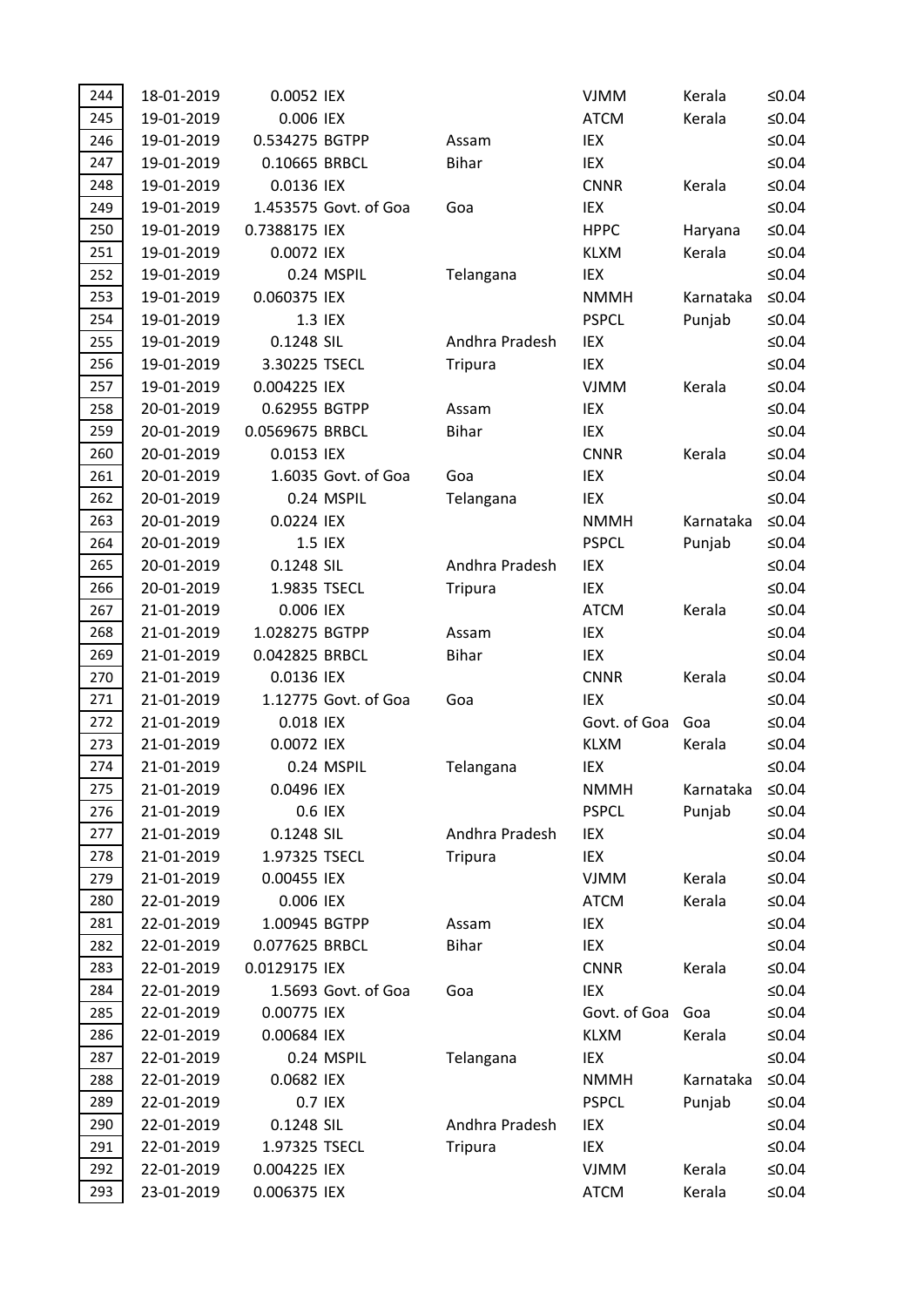| 294        | 23-01-2019 | 0.896075 BGTPP             |                       | Assam                            | IEX          |           | $≤0.04$           |
|------------|------------|----------------------------|-----------------------|----------------------------------|--------------|-----------|-------------------|
| 295        | 23-01-2019 | 0.051925 BRBCL             |                       | <b>Bihar</b>                     | IEX          |           | ≤0.04             |
| 296        | 23-01-2019 |                            | 1.18875 Govt. of Goa  | Goa                              | IEX          |           | ≤0.04             |
| 297        | 23-01-2019 | 0.00825 IEX                |                       |                                  | Govt. of Goa | Goa       | ≤ $0.04$          |
| 298        | 23-01-2019 | 0.0072 IEX                 |                       |                                  | <b>KLXM</b>  | Kerala    | $≤0.04$           |
| 299        | 23-01-2019 |                            | 0.24 MSPIL            | Telangana                        | IEX          |           | $≤0.04$           |
| 300        | 23-01-2019 | 0.0736 IEX                 |                       |                                  | <b>NMMH</b>  | Karnataka | $≤0.04$           |
| 301        | 23-01-2019 | 0.1272 SIL                 |                       | Andhra Pradesh                   | IEX          |           | $≤0.04$           |
| 302        | 23-01-2019 | 2.01775 TSECL              |                       | <b>Tripura</b>                   | IEX          |           | $≤0.04$           |
| 303        | 23-01-2019 | 0.0052 IEX                 |                       |                                  | <b>VJMM</b>  | Kerala    | $≤0.04$           |
| 304        | 24-01-2019 | 0.00675 IEX                |                       |                                  | <b>ATCM</b>  | Kerala    | ≤ $0.04$          |
| 305        | 24-01-2019 | 0.8092175 BGTPP            |                       | Assam                            | IEX          |           | $≤0.04$           |
| 306        | 24-01-2019 | 0.0841 BRBCL               |                       | <b>Bihar</b>                     | IEX          |           | ≤ $0.04$          |
| 307        | 24-01-2019 | 0.0136 IEX                 |                       |                                  | <b>CNNR</b>  | Kerala    | $≤0.04$           |
| 308        | 24-01-2019 |                            | 0.98175 Govt. of Goa  | Goa                              | <b>IEX</b>   |           | ≤ $0.04$          |
| 309        | 24-01-2019 | 0.00825 IEX                |                       |                                  | Govt. of Goa | Goa       | ≤ $0.04$          |
| 310        | 24-01-2019 | 0.35 IEX                   |                       |                                  | <b>HPPC</b>  | Haryana   | $≤0.04$           |
| 311        | 24-01-2019 | 0.0072 IEX                 |                       |                                  | <b>KLXM</b>  | Kerala    | $≤0.04$           |
| 312        | 24-01-2019 |                            | 0.24 MSPIL            | Telangana                        | IEX          |           | $≤0.04$           |
| 313        | 24-01-2019 | 0.076 IEX                  |                       |                                  | <b>NMMH</b>  | Karnataka | $≤0.04$           |
| 314        | 24-01-2019 | 0.1296 SIL                 |                       | Andhra Pradesh                   | IEX          |           | $≤0.04$           |
| 315        | 24-01-2019 | 0.0184 SSTPS               |                       | <b>Uttar Pradesh</b>             | IEX          |           | $≤0.04$           |
| 316        | 24-01-2019 | 2.044 TSECL                |                       | <b>Tripura</b>                   | IEX          |           | ≤ $0.04$          |
| 317        | 24-01-2019 | 0.0052 IEX                 |                       |                                  | <b>VJMM</b>  | Kerala    | $≤0.04$           |
| 318        | 25-01-2019 | 0.00675 IEX                |                       |                                  | <b>ATCM</b>  | Kerala    | $≤0.04$           |
| 319        | 25-01-2019 | 0.621855 BGTPP             |                       | Assam                            | IEX          |           | ≤ $0.04$          |
| 320        | 25-01-2019 | 0.0403 BRBCL               |                       | <b>Bihar</b>                     | IEX          |           | $≤0.04$           |
| 321        | 25-01-2019 | 0.0136 IEX                 |                       |                                  | <b>CNNR</b>  | Kerala    | ≤ $0.04$          |
| 322        | 25-01-2019 |                            | 1.410625 Govt. of Goa | Goa                              | IEX          |           | ≤ $0.04$          |
| 323        | 25-01-2019 | 0.00375 IEX                |                       |                                  | Govt. of Goa | Goa       | ≤ $0.04$          |
| 324        | 25-01-2019 | 0.3625 IEX                 |                       |                                  | <b>HPPC</b>  | Haryana   | $≤0.04$           |
| 325        | 25-01-2019 | 0.0072 IEX                 |                       |                                  | <b>KLXM</b>  | Kerala    | ≤ $0.04$          |
| 326        | 25-01-2019 | 0.216 MSPIL                |                       | Telangana                        | IEX          |           | ≤0.04             |
| 327        | 25-01-2019 | 0.076 IEX                  |                       |                                  | <b>NMMH</b>  | Karnataka | $≤0.04$           |
| 328        | 25-01-2019 | 0.1296 SIL                 |                       | Andhra Pradesh                   | IEX          |           | ≤ $0.04$          |
| 329        | 25-01-2019 | 1.9665 TSECL               |                       | Tripura                          | IEX          |           | ≤ $0.04$          |
| 330        | 25-01-2019 | 0.0052 IEX                 |                       |                                  | <b>VJMM</b>  | Kerala    | $≤0.04$           |
| 331        | 26-01-2019 | 0.185625 BGTPP             |                       | Assam                            | IEX          |           | ≤ $0.04$          |
| 332        | 26-01-2019 | 0.011025 BRBCL             |                       | <b>Bihar</b>                     | IEX          |           | ≤ $0.04$          |
| 333        | 26-01-2019 |                            | 1.318475 Govt. of Goa | Goa                              | IEX          |           | ≤ $0.04$          |
| 334        | 26-01-2019 | 0.216 MSPIL                |                       | Telangana                        | IEX          |           | ≤ $0.04$          |
| 335        | 26-01-2019 | 0.0224 IEX                 |                       |                                  | <b>NMMH</b>  | Karnataka | $≤0.04$           |
| 336        | 26-01-2019 | 0.1302 SIL                 |                       | Andhra Pradesh                   | IEX          |           | ≤ $0.04$          |
| 337        | 26-01-2019 | 1.9145 TSECL               |                       | <b>Tripura</b>                   | IEX          |           | ≤ $0.04$          |
| 338        | 27-01-2019 | 0.570575 BGTPP             |                       | Assam                            | IEX          |           | ≤ $0.04$          |
| 339        | 27-01-2019 | 0.014475 BRBCL             |                       | <b>Bihar</b>                     | IEX          |           | ≤ $0.04$          |
| 340        | 27-01-2019 |                            | 1.20141 Govt. of Goa  | Goa                              | IEX          |           | $≤0.04$           |
| 341        | 27-01-2019 | 0.192 MSPIL                |                       | Telangana                        | IEX          |           | $≤0.04$           |
| 342<br>343 | 27-01-2019 | 0.1296 SIL<br>1.8895 TSECL |                       | Andhra Pradesh<br><b>Tripura</b> | IEX<br>IEX   |           | ≤0.04<br>≤ $0.04$ |
|            | 27-01-2019 |                            |                       |                                  |              |           |                   |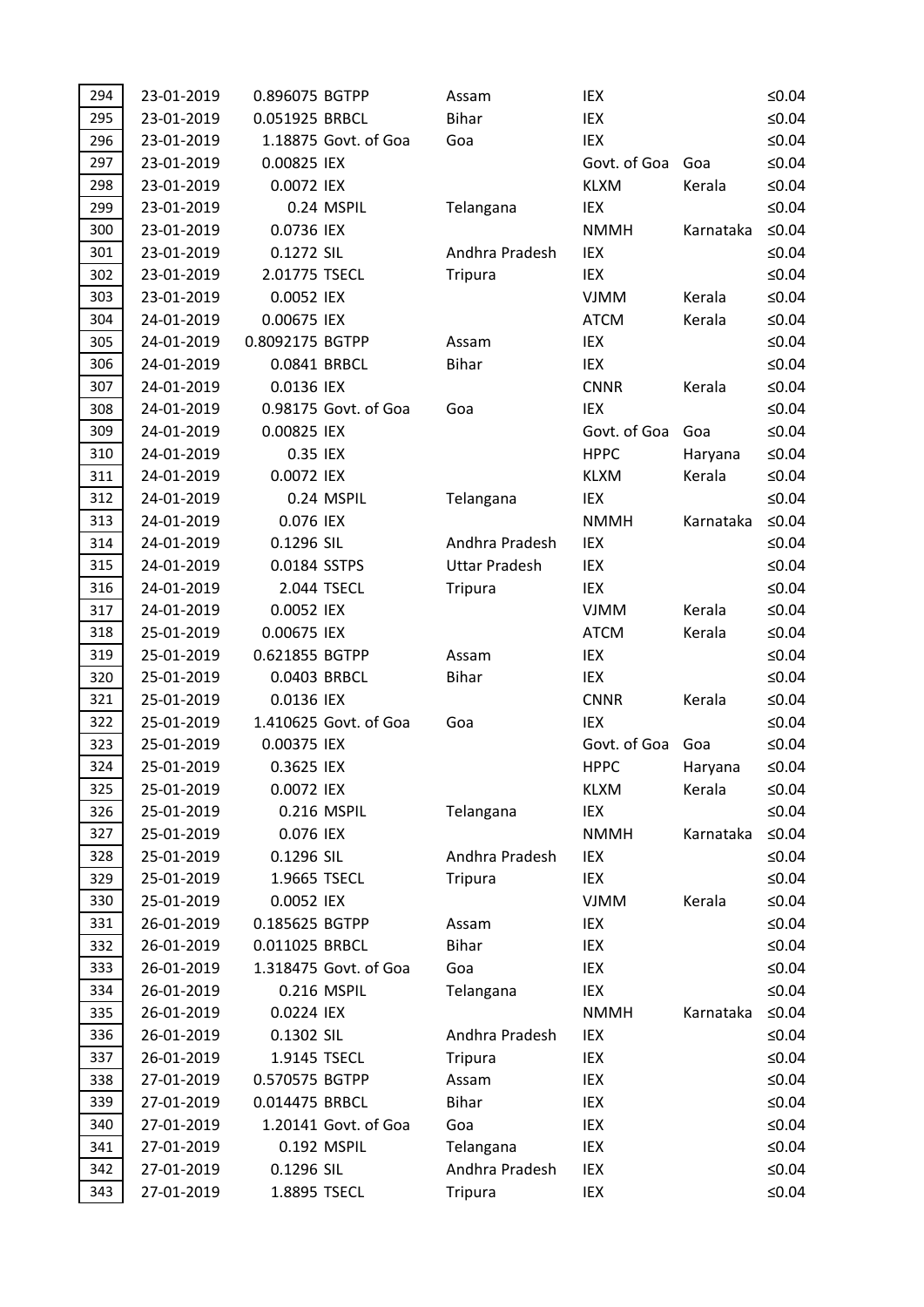| 344        | 28-01-2019               | 0.8851 BGTPP            |                        | Assam                | IEX                |           | ≤0.04                |
|------------|--------------------------|-------------------------|------------------------|----------------------|--------------------|-----------|----------------------|
| 345        | 28-01-2019               | 0.01225 BRBCL           |                        | <b>Bihar</b>         | IEX                |           | ≤ $0.04$             |
| 346        | 28-01-2019               |                         | 0.324325 Govt. of Goa  | Goa                  | IEX                |           | ≤ $0.04$             |
| 347        | 28-01-2019               | 0.057 IEX               |                        |                      | Govt. of Goa       | Goa       | ≤0.04                |
| 348        | 28-01-2019               | 0.3 IEX                 |                        |                      | <b>HPPC</b>        | Haryana   | ≤ $0.04$             |
| 349        | 28-01-2019               |                         | 0.0549 KSTPS-I & II    | Chhatisgarh          | IEX                |           | ≤ $0.04$             |
| 350        | 28-01-2019               |                         | 0.192 MSPIL            | Telangana            | IEX                |           | ≤ $0.04$             |
| 351        | 28-01-2019               | 0.07135 IEX             |                        |                      | <b>NMMH</b>        | Karnataka | $≤0.04$              |
| 352        | 28-01-2019               |                         | 0.0336 RhSTPS-I        | <b>Uttar Pradesh</b> | IEX                |           | ≤ $0.04$             |
| 353        | 28-01-2019               |                         | 0.02055 RhSTPS-II      | <b>Uttar Pradesh</b> | IEX                |           | ≤ $0.04$             |
| 354        | 28-01-2019               | 0.1272 SIL              |                        | Andhra Pradesh       | IEX                |           | ≤ $0.04$             |
| 355        | 28-01-2019               |                         | 0.01395 SpSTPS-II      | Chhatisgarh          | IEX                |           | $≤0.04$              |
| 356        | 28-01-2019               | 0.0678 SSTPS            |                        | <b>Uttar Pradesh</b> | IEX                |           | ≤ $0.04$             |
| 357        | 28-01-2019               | 1.8745 TSECL            |                        | <b>Tripura</b>       | IEX                |           | ≤ $0.04$             |
| 358        | 28-01-2019               | 0.0157225 TSTPS-I       |                        | Odisha               | IEX                |           | ≤ $0.04$             |
| 359        | 28-01-2019               | 0.01335 VSTPS-I         |                        | Madhya Pradesh       | IEX                |           | ≤0.04                |
| 360        | 28-01-2019               |                         | 0.0207 VSTPS-II        | Madhya Pradesh       | IEX                |           | $≤0.04$              |
| 361        | 28-01-2019               |                         | 0.0207 VSTPS-III       | Madhya Pradesh       | IEX                |           | ≤ $0.04$             |
| 362        | 29-01-2019               | 0.00617 IEX             |                        |                      | <b>ATCM</b>        | Kerala    | ≤ $0.04$             |
| 363        | 29-01-2019               | 0.986675 BGTPP          |                        | Assam                | IEX                |           | ≤ $0.04$             |
| 364        | 29-01-2019               | 0.0495 BRBCL            |                        | <b>Bihar</b>         | IEX                |           | ≤ $0.04$             |
| 365        | 29-01-2019               | 0.0136 IEX              |                        |                      | <b>CNNR</b>        | Kerala    | ≤ $0.04$             |
| 366        | 29-01-2019               |                         | 0.31885 Govt. of Goa   | Goa                  | <b>IEX</b>         |           | ≤ $0.04$             |
| 367        | 29-01-2019               | 0.13275 IEX             |                        |                      | Govt. of Goa       | Goa       | ≤ $0.04$             |
| 368        | 29-01-2019               | 0.74123 IEX             |                        |                      | <b>HPPC</b>        | Haryana   | ≤ $0.04$             |
| 369        | 29-01-2019               | 0.007405 IEX            |                        |                      | <b>KLXM</b>        | Kerala    | ≤0.04                |
| 370        | 29-01-2019               |                         | 0.04185 KSTPS-I & II   | Chhatisgarh          | IEX                |           | ≤ $0.04$             |
| 371        | 29-01-2019               |                         | 0.192 MSPIL            | Telangana            | IEX                |           | ≤ $0.04$             |
| 372        | 29-01-2019               | 0.0744 IEX              |                        |                      | <b>NMMH</b>        | Karnataka | $≤0.04$              |
| 373        | 29-01-2019               |                         | 0.0226 RhSTPS-I        | <b>Uttar Pradesh</b> | IEX                |           | ≤ $0.04$             |
| 374        | 29-01-2019               |                         | 0.02055 RhSTPS-II      | <b>Uttar Pradesh</b> | IEX                |           | $≤0.04$              |
| 375        | 29-01-2019               | 0.1248 SIL              |                        | Andhra Pradesh       | IEX                |           | ≤0.04                |
| 376        | 29-01-2019               |                         | 0.01395 SpSTPS-II      | Chhatisgarh          | IEX                |           | ≤ $0.04$             |
| 377        | 29-01-2019               | 0.0678 SSTPS            |                        | <b>Uttar Pradesh</b> | IEX                |           | ≤0.04                |
| 378        | 29-01-2019               |                         | 1.845 TSECL            | <b>Tripura</b>       | IEX                |           | ≤ $0.04$             |
| 379        | 29-01-2019               | 0.009825 TSTPS-I        |                        | Odisha               | IEX                |           | ≤ $0.04$             |
| 380        |                          |                         |                        |                      |                    |           |                      |
| 381        | 29-01-2019               | 0.005045 IEX            |                        |                      | <b>VJMM</b>        | Kerala    | ≤ $0.04$             |
|            | 29-01-2019               | 0.006675 VSTPS-I        |                        | Madhya Pradesh       | IEX                |           | ≤ $0.04$             |
| 382        | 29-01-2019               | 0.01725 VSTPS-II        |                        | Madhya Pradesh       | IEX                |           | ≤ $0.04$             |
| 383        | 29-01-2019               |                         | 0.0207 VSTPS-III       | Madhya Pradesh       | IEX                |           | ≤ $0.04$             |
| 384        | 30-01-2019               | 0.0074775 IEX           |                        |                      | <b>ATCM</b>        | Kerala    | ≤ $0.04$             |
| 385        | 30-01-2019               | 0.96365 BGTPP           |                        | Assam                | IEX                |           | ≤ $0.04$             |
| 386        | 30-01-2019               | 0.03955 BRBCL           |                        | <b>Bihar</b>         | IEX                |           | ≤ $0.04$             |
| 387        | 30-01-2019               | 0.0136 IEX              |                        |                      | <b>CNNR</b>        | Kerala    | ≤ $0.04$             |
| 388        | 30-01-2019               |                         | 0.3950225 Govt. of Goa | Goa                  | IEX                |           | ≤ $0.04$             |
| 389        | 30-01-2019               | 0.11375 IEX             |                        |                      | Govt. of Goa       | Goa       | ≤ $0.04$             |
| 390        | 30-01-2019               | 0.0085225 IEX           |                        |                      | <b>KLXM</b>        | Kerala    | ≤ $0.04$             |
| 391        | 30-01-2019               |                         | 0.192 MSPIL            | Telangana            | IEX                |           | ≤ $0.04$             |
| 392<br>393 | 30-01-2019<br>30-01-2019 | 0.076 IEX<br>0.1248 SIL |                        | Andhra Pradesh       | <b>NMMH</b><br>IEX | Karnataka | ≤ $0.04$<br>≤ $0.04$ |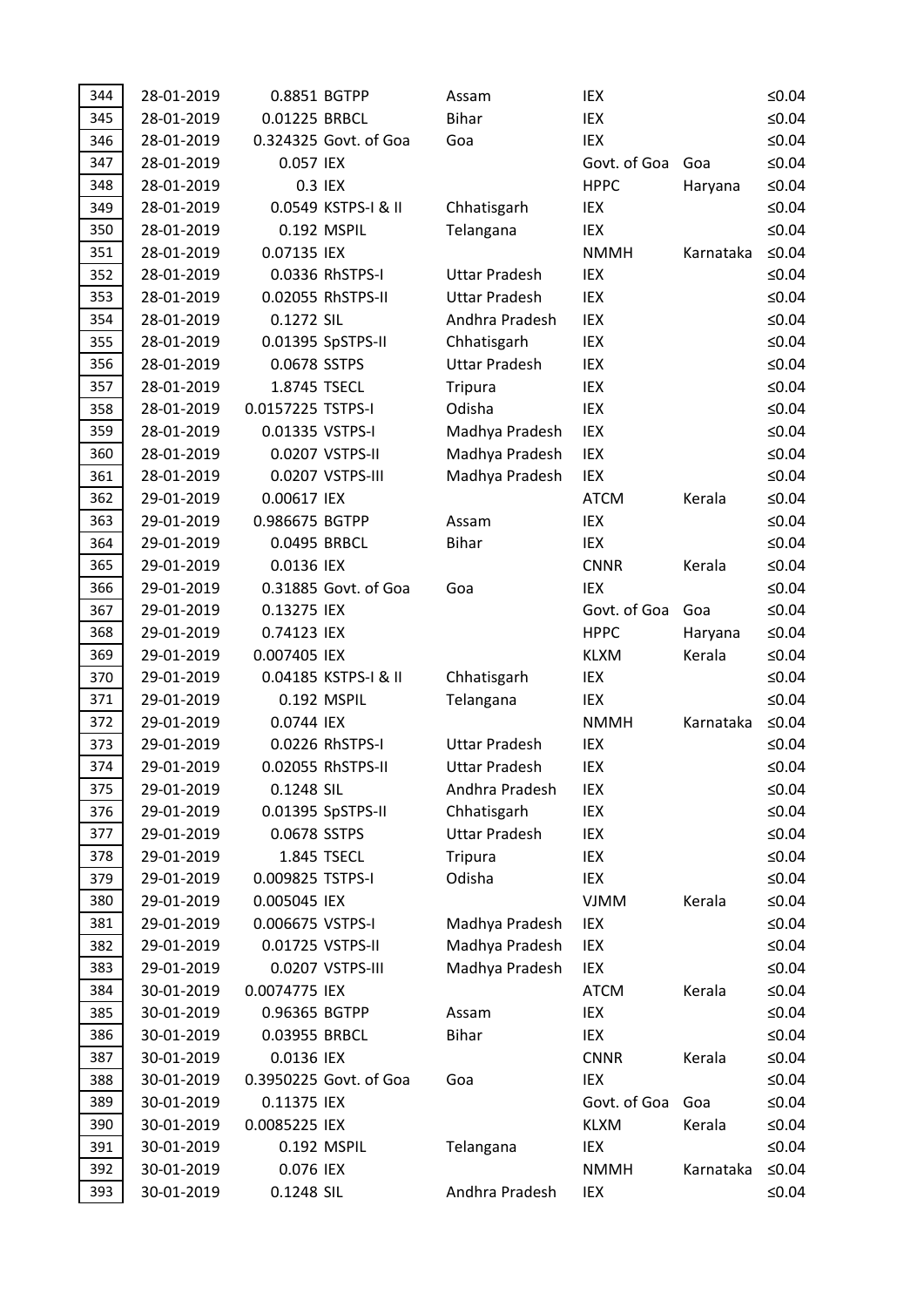| 394 | 30-01-2019 | 1.67975 TSECL  |                     | Tripura        | IEX          |           | ≤ $0.04$    |
|-----|------------|----------------|---------------------|----------------|--------------|-----------|-------------|
| 395 | 30-01-2019 | 0.0052 IEX     |                     |                | <b>VJMM</b>  | Kerala    | ≤0.04       |
| 396 | 31-01-2019 | 0.694475 BGTPP |                     | Assam          | IEX          |           | ≤0.04       |
| 397 | 31-01-2019 | 0.02014 BRBCL  |                     | <b>Bihar</b>   | IEX          |           | ≤0.04       |
| 398 | 31-01-2019 |                | $0.13$ Govt. of Goa | Goa            | IEX          |           | ≤0.04       |
| 399 | 31-01-2019 | 0.3505 IEX     |                     |                | Govt. of Goa | Goa       | ≤0.04       |
| 400 | 31-01-2019 | 0.525 IEX      |                     |                | <b>HPPC</b>  | Haryana   | ≤0.04       |
| 401 | 31-01-2019 |                | 0.192 MSPIL         | Telangana      | IEX          |           | ≤0.04       |
| 402 | 31-01-2019 | 0.0736 IEX     |                     |                | <b>NMMH</b>  | Karnataka | $\leq 0.04$ |
| 403 | 31-01-2019 | 0.1248 SIL     |                     | Andhra Pradesh | <b>IEX</b>   |           | ≤0.04       |
| 404 | 31-01-2019 | 1.933 TSECL    |                     | Tripura        | IEX          |           | ≤0.04       |
| 461 | Total      | 168.066695     |                     |                |              |           |             |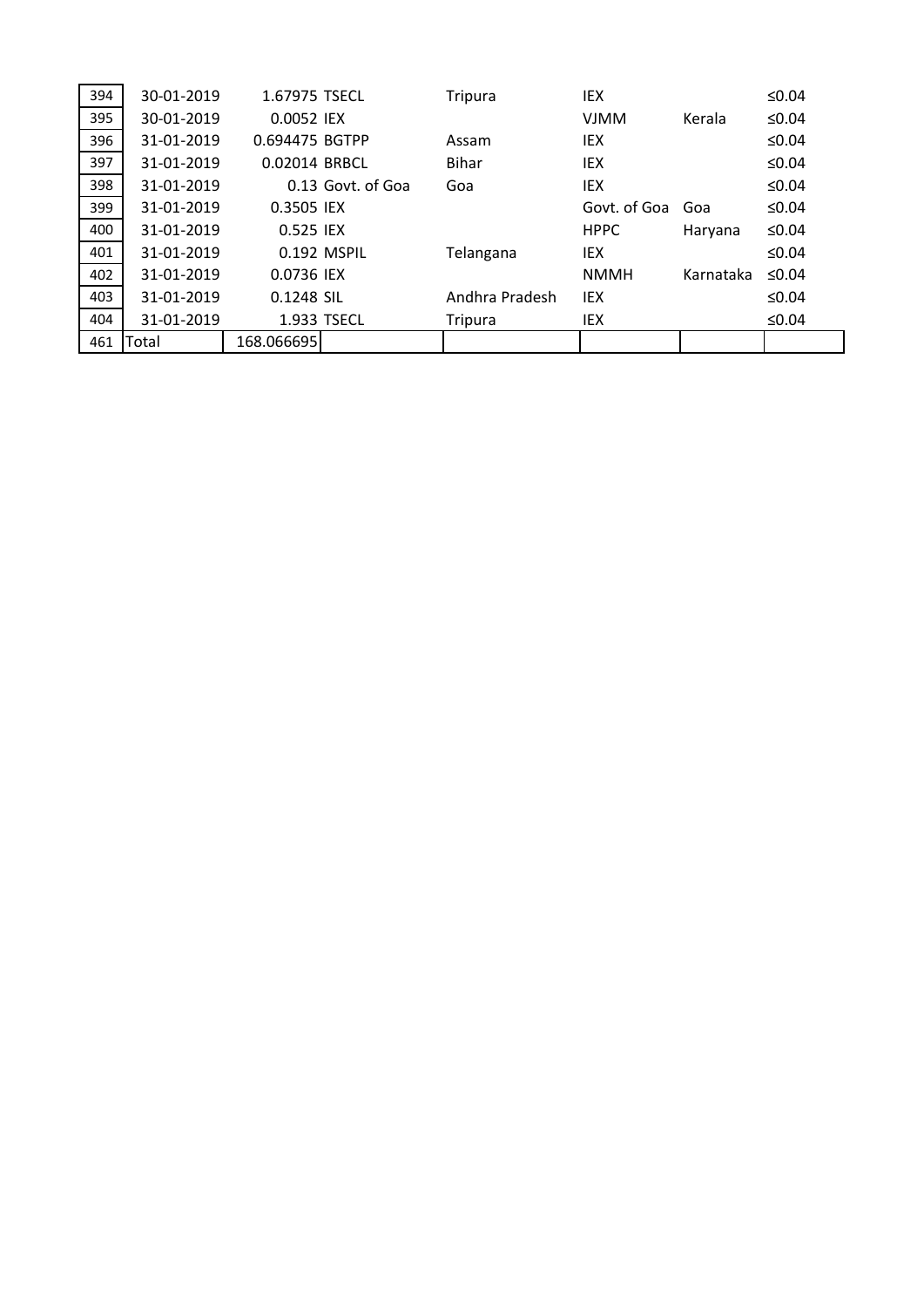**Form IV-G – Term Ahead Power Exchange Transactions of Electricity by Trading Licensees<br>Name of the Trading Licensee: Least Commencer Comment Comment WYARAN NEWSING INITED<br>Licence Details (No & Date) : Category-1 ; No.6/Tr** 

| Month:                          | Jan-19                  |                                        |                                                                                                |                              |                            |                 |                      |                    |                  |         |                          |                   |
|---------------------------------|-------------------------|----------------------------------------|------------------------------------------------------------------------------------------------|------------------------------|----------------------------|-----------------|----------------------|--------------------|------------------|---------|--------------------------|-------------------|
|                                 | Period of<br>Power      |                                        | <b>Period of Power Delivery</b><br><b>Time of Power Delivery</b><br>Scheduled<br>Purchase form |                              | Sold to                    |                 | Trading              |                    |                  |         |                          |                   |
| SI No                           | Exchange<br>(IFY/PYIL)  | <b>Start Date</b><br>(DD/MM/YYYY)      | <b>End Date</b><br>(DD/MM/YYYY)                                                                | <b>Start Time</b><br>(HH:MM) | <b>End Time</b><br>(HH:MM) | Volume<br>(MUs) | Name of Seller       | State              | Name of<br>Buyer | State   | Transaction Price(₹/KWh) | Margin(₹/KW<br>h) |
| A<br><b>Intra-Day Contracts</b> |                         |                                        |                                                                                                |                              |                            |                 |                      |                    |                  |         |                          |                   |
|                                 | IEX                     | 03-01-2019                             | 03-01-2019                                                                                     | 12:00                        | 13:00                      | 0.040000        | JSW Energy Ltd.      | Karnataka          | <b>TSECL</b>     | Tripura | 5,150.000                | $\leq 0.04$       |
|                                 | <b>IEX</b>              | 03-01-2019                             | 03-01-2019                                                                                     | 13:15                        | 14:00                      | 0.030000        | PCKL                 | Karnataka          | <b>TSECL</b>     | Tripura | 3,500.000                | ≤0.04             |
|                                 | IEX                     | 03-01-2019                             | 03-01-2019                                                                                     | 14:00                        | 15:00                      | 0.040000        | <b>DVC</b>           | <b>West Bengal</b> | <b>TSECL</b>     | Tripura | 3,500.000                | $\leq 0.04$       |
|                                 | IEX                     | 03-01-2019                             | 03-01-2019                                                                                     | 15:00                        | 16:00                      | 0.040000        | <b>BYPL</b>          | Delhi              | <b>TSECL</b>     | Tripura | 4,200.000                | ≤0.04             |
|                                 | IEX                     | 03-01-2019                             | 03-01-2019                                                                                     | 16:00                        | 17:00                      | 0.010000        | JSW Energy Ltd.      | Karnataka          | <b>TSECL</b>     | Tripura | 5,150.000                | $\leq 0.04$       |
|                                 | IEX                     | 03-01-2019                             | 03-01-2019                                                                                     | 16:00                        | 17:00                      | 0.030000        | JSW Energy Ratnagiri | Maharastra         | <b>TSECL</b>     | Tripura | 4,900.000                | $\leq 0.04$       |
|                                 | PXIL                    | 18-01-2019                             | 18-01-2019                                                                                     | 18:45                        | 20:00                      | 0.132500        | Essar Power MP Ltd.  | MadhyaPradesh      | <b>HPPC</b>      | Haryana | 4,600.000                | ≤0.04             |
|                                 |                         |                                        |                                                                                                |                              | Total                      | 0.3225          |                      |                    |                  |         |                          |                   |
| B                               | <b>AnyDay Contracts</b> |                                        |                                                                                                |                              |                            |                 |                      |                    |                  |         |                          |                   |
|                                 |                         |                                        |                                                                                                |                              |                            |                 |                      |                    |                  |         |                          |                   |
|                                 |                         |                                        |                                                                                                |                              |                            |                 |                      |                    |                  |         |                          |                   |
|                                 |                         |                                        |                                                                                                |                              |                            |                 |                      |                    |                  |         |                          |                   |
|                                 |                         |                                        |                                                                                                |                              |                            |                 |                      |                    |                  |         |                          |                   |
| C                               |                         | <b>Day-Ahead Contingency Contracts</b> |                                                                                                |                              |                            |                 |                      |                    |                  |         |                          |                   |
|                                 |                         |                                        |                                                                                                |                              |                            |                 |                      |                    |                  |         |                          |                   |
|                                 |                         |                                        |                                                                                                |                              |                            |                 |                      |                    |                  |         |                          |                   |
|                                 |                         |                                        |                                                                                                |                              |                            |                 |                      |                    |                  |         |                          |                   |
| D                               | <b>Daily Contracts</b>  |                                        |                                                                                                |                              |                            |                 |                      |                    |                  |         |                          |                   |
|                                 |                         |                                        |                                                                                                |                              |                            |                 |                      |                    |                  |         |                          |                   |
|                                 |                         |                                        |                                                                                                |                              |                            |                 |                      |                    |                  |         |                          |                   |
|                                 |                         |                                        |                                                                                                |                              |                            |                 |                      |                    |                  |         |                          |                   |
|                                 |                         |                                        |                                                                                                |                              |                            |                 |                      |                    |                  |         |                          |                   |
| E                               | <b>Weekly Contracts</b> |                                        |                                                                                                |                              |                            |                 |                      |                    |                  |         |                          |                   |
|                                 |                         |                                        |                                                                                                |                              |                            |                 |                      |                    |                  |         |                          |                   |
|                                 |                         |                                        |                                                                                                |                              |                            |                 |                      |                    |                  |         |                          |                   |
|                                 |                         |                                        |                                                                                                |                              |                            |                 |                      |                    |                  |         |                          |                   |
|                                 |                         |                                        |                                                                                                |                              |                            |                 |                      |                    |                  |         |                          |                   |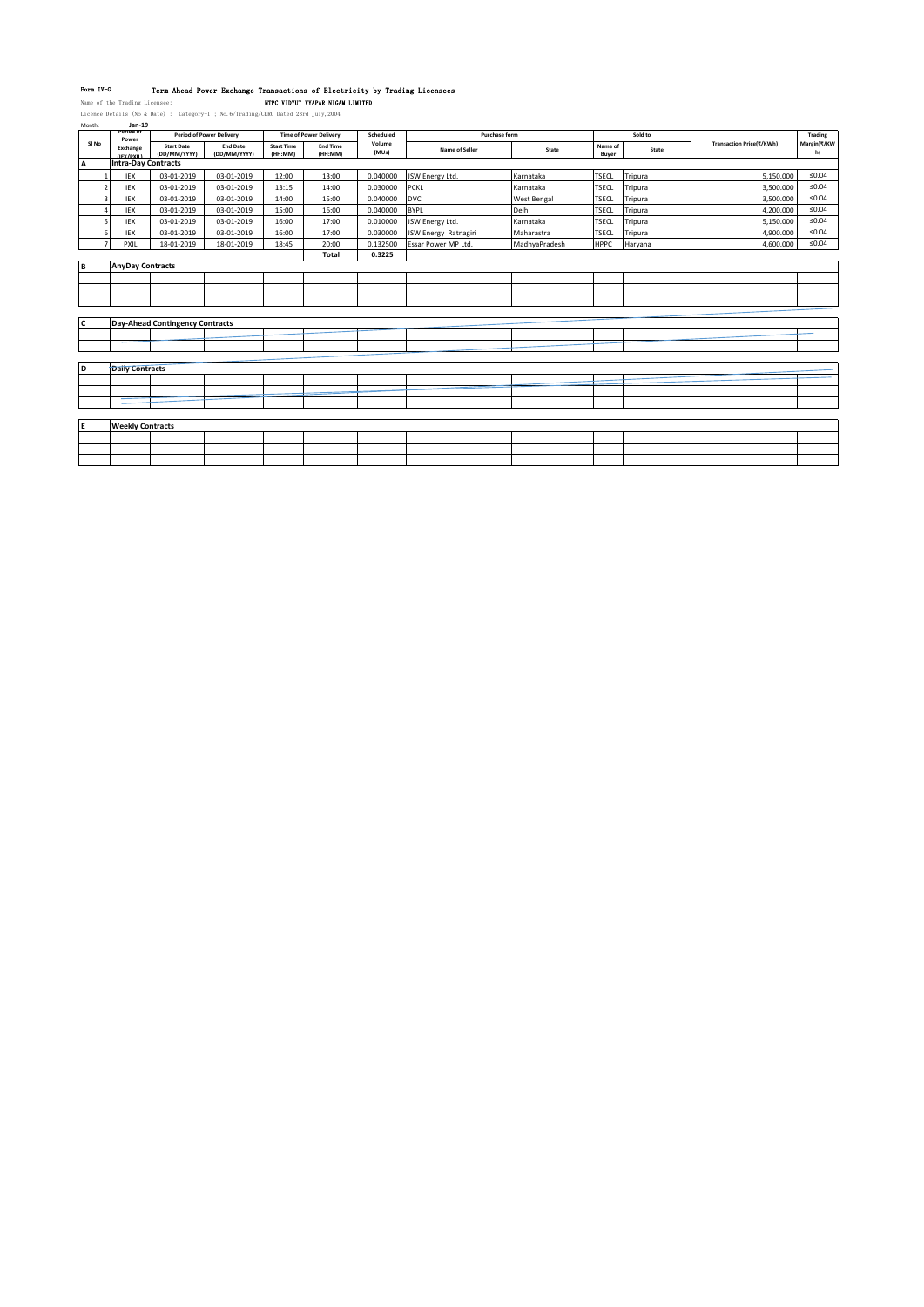| Form IV-H | Renewable Energy Certificates (REC) Trading on Power Exchange by Trading Licensees   |                                                                              |                              |                  |                                            |                                  |  |  |
|-----------|--------------------------------------------------------------------------------------|------------------------------------------------------------------------------|------------------------------|------------------|--------------------------------------------|----------------------------------|--|--|
|           | Name of the Tradin NTPC VIDYUT VYAPAR NIGAM LIMITED                                  |                                                                              |                              |                  |                                            |                                  |  |  |
|           | Licence Details (No & Date) : Category-I ; No. 6/Trading/CERC Dated 23rd July, 2004. |                                                                              |                              |                  |                                            |                                  |  |  |
| Month     | $Jan-19$                                                                             |                                                                              |                              |                  |                                            |                                  |  |  |
| Sr. No.   | Name of REC Client                                                                   | <b>Client Type</b><br>(Renewabl<br>е<br>generator/<br>Obligated<br>Entities) | Name of<br>Power<br>Exchange | Volume<br>(RECs) | <b>Market Clearing</b><br>Price<br>(₹/REC) | <b>Trading Margin</b><br>(₹/KWh) |  |  |
|           |                                                                                      |                                                                              |                              |                  |                                            |                                  |  |  |
|           |                                                                                      |                                                                              |                              |                  |                                            |                                  |  |  |
|           |                                                                                      |                                                                              | Total                        |                  |                                            |                                  |  |  |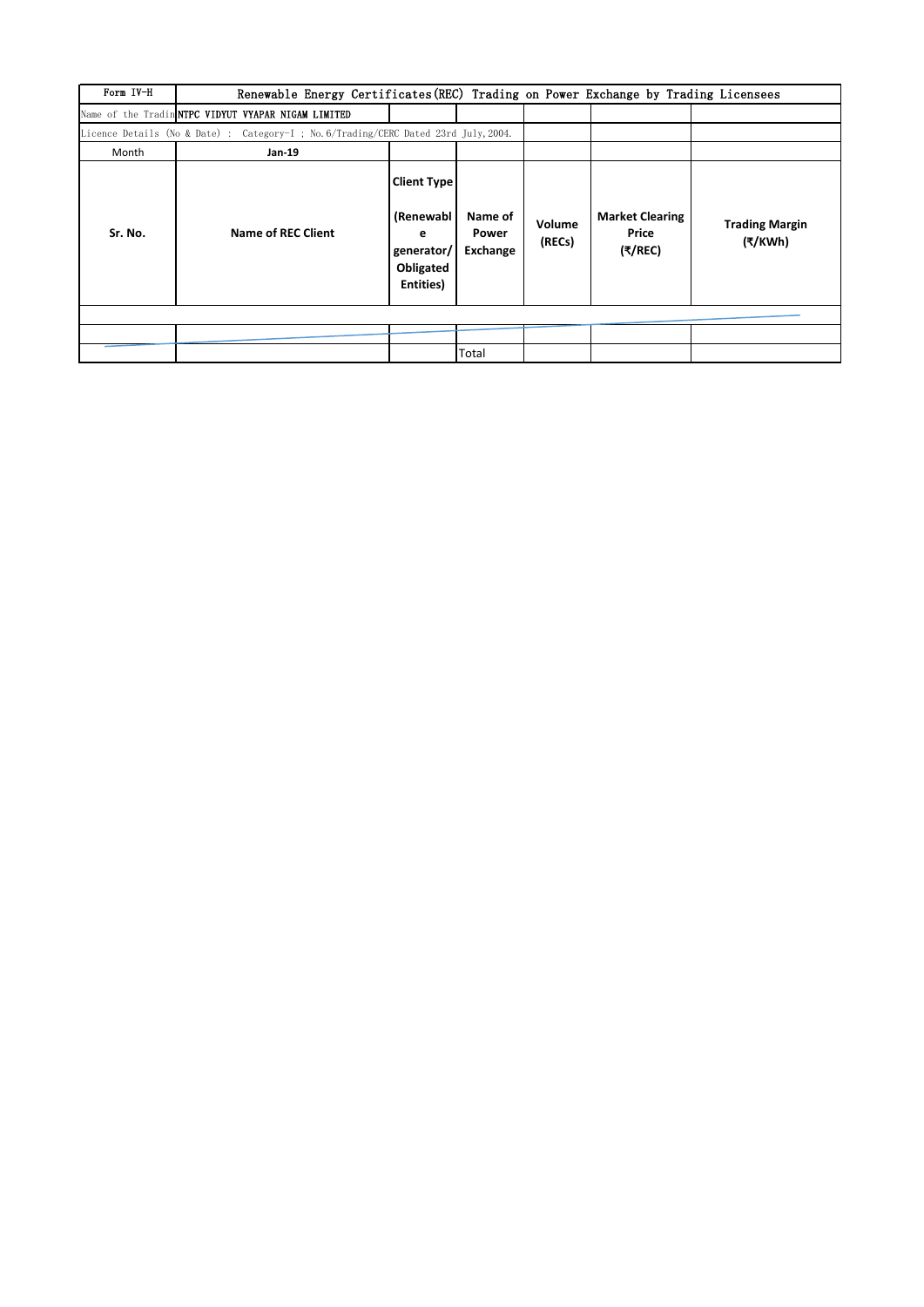# Form IV-I Open Position of Inter-State Electricity Contracts by Trading Licensees

Name of the Trading Licensee: NTPC VIDYUT VYAPAR NIGAM LIMITED

Licence Details (No & Date) : Category-I ; No.6/Trading/CERC Dated 23rd July,2004. Month: **Jan-19**

|                | Long Position of Trader (Purchased but not sold)   |                                                                |                                  |                                        |
|----------------|----------------------------------------------------|----------------------------------------------------------------|----------------------------------|----------------------------------------|
| Sr.No          | <b>Date of Contract</b><br>(DD/MM/YYYY)            | <b>Uncontracted tenure (Open</b><br>Position) in Days / Months | <b>Uncontracted Volume (Mus)</b> | <b>Purchase Price</b><br>$\int$ /kwh)* |
| 1              |                                                    |                                                                |                                  |                                        |
| $\overline{2}$ |                                                    |                                                                |                                  |                                        |
| 3              |                                                    |                                                                |                                  |                                        |
| 4              |                                                    |                                                                |                                  |                                        |
|                | Short Position of Trader (Sale but not purchased). |                                                                |                                  |                                        |
| Sr.No          | <b>Date of Contract</b><br>(DD/MM/YYYY)            | Uncontracted tenure (Open<br>Position) in Days / Months        | <b>Uncontracted Volume (Mus)</b> | <b>Purchase Price</b><br>$\int$ /kwh)* |
| 1              |                                                    |                                                                |                                  |                                        |
| $\overline{2}$ |                                                    |                                                                |                                  |                                        |
| 3              |                                                    |                                                                |                                  |                                        |
| 4              |                                                    |                                                                |                                  |                                        |
|                |                                                    |                                                                |                                  |                                        |

\* Price has to be reported separately for each contract.